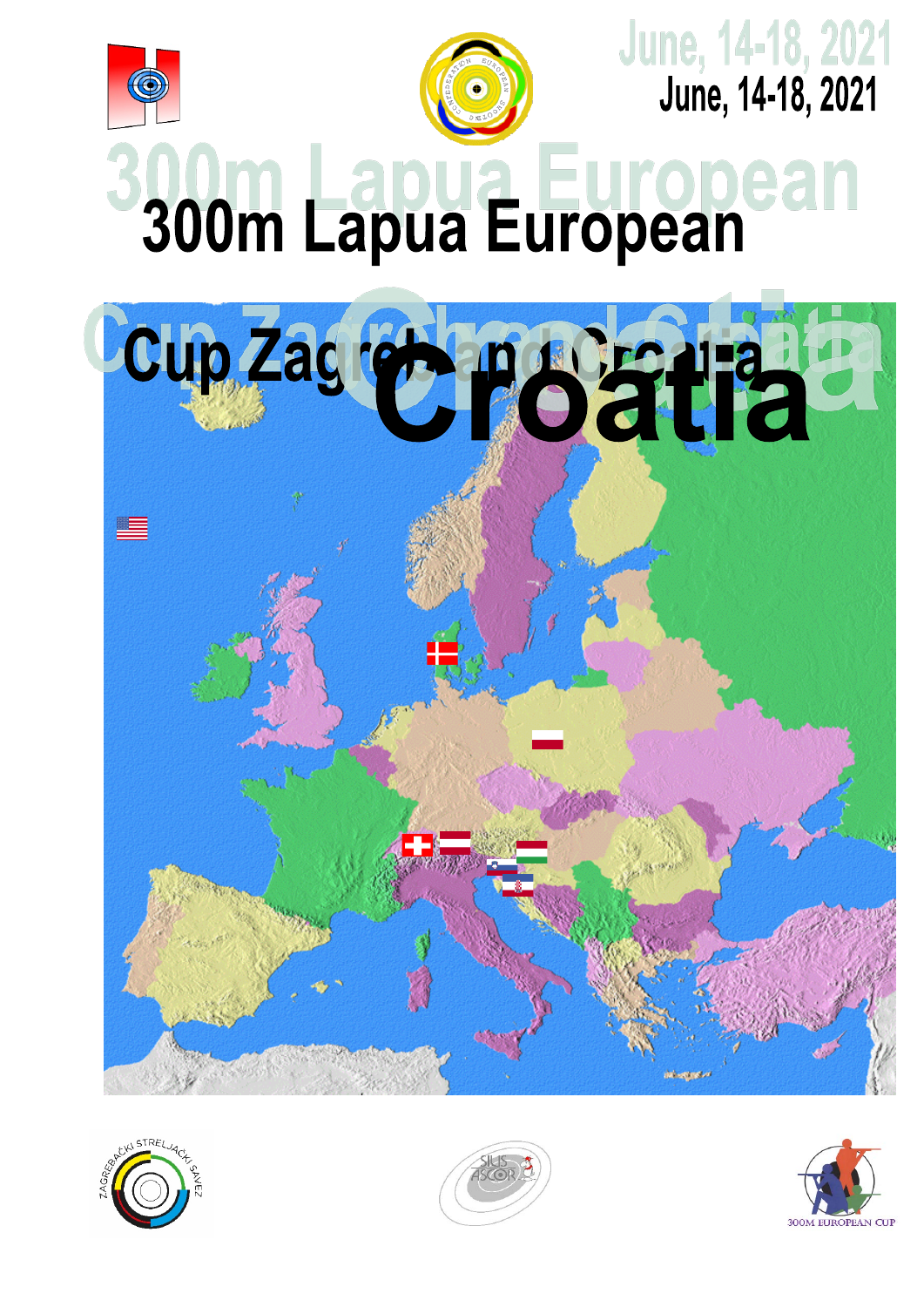

# **LIST OF CONTENTS**

**Index**

Competition Officials

Final Competition Programme

Entry List by Number

Medalists by Event

Medal Standings

Results 300 Lapua European Cup Zagreb 2021

Results 300 Lapua European Cup Croatia 2021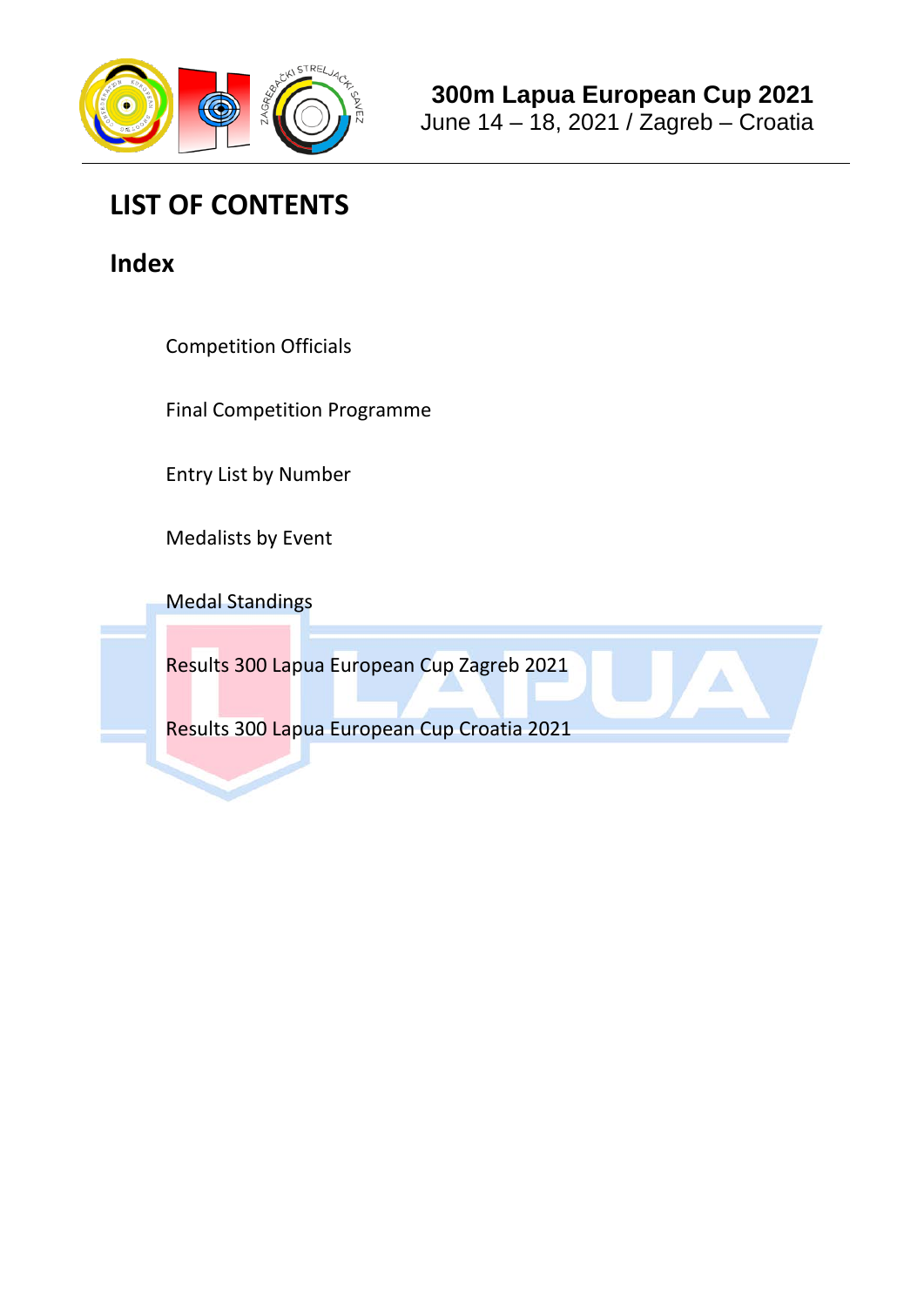

推

# **300m Lapua European Cup 2021**

June 14 – 18, 2021 / Zagreb – Croatia

# **COMPETITION OFFICIALS**

| <b>JURY OF APPEAL</b>                  |                                      |            |              |
|----------------------------------------|--------------------------------------|------------|--------------|
| Chairman                               | <b>Biserka VRBEK</b>                 | <b>CRO</b> | A 3761       |
| Member                                 | <b>Robert FERENCAK</b>               | A 5156     |              |
| Member                                 | Ivan Anton ZLIMEN                    | <b>CRO</b> | B 5895       |
| <b>RIFLE JURY</b>                      |                                      |            |              |
| Chairman                               | <b>Branko SMILJANIC</b>              | <b>CRO</b> | A 5096       |
| Member                                 |                                      | <b>CRO</b> |              |
|                                        | <b>Dragutin VRBEK</b><br>Darko TOMAC |            | A 4139       |
| Member                                 |                                      | <b>CRO</b> | B 7729       |
| <b>RTS JURY</b>                        |                                      |            |              |
| Chairman                               | <b>Antun SUDAR</b>                   | <b>CRO</b> | <b>B7728</b> |
| Member                                 | <b>Brigita ZDENJAK</b>               | <b>CRO</b> | B 2453       |
| Member                                 | Marijana SPIRELJA                    | C 1343     |              |
|                                        |                                      |            |              |
| <b>COMPETITION MANAGER</b>             | <b>Antun SUDAR</b>                   | <b>CRO</b> | <b>B7728</b> |
|                                        |                                      |            |              |
| <b>COMPETITION ADMINISTRATION</b>      | <b>Visnjica KVESIC</b>               | <b>CRO</b> | E 1632       |
|                                        |                                      |            |              |
| <b>300m SHOOTING RANGE</b>             |                                      |            |              |
| <b>Chief Range Officer</b>             | <b>Branko SMILJANIC</b>              | <b>CRO</b> | A 5096       |
| <b>Range Officer</b>                   | <b>Dragutin VRBEK</b>                | <b>CRO</b> | A 4139       |
| Range Officer                          | Darko TOMAC                          | <b>CRO</b> | B 7729       |
|                                        |                                      |            |              |
| <b>EQUIPMENT CONTROL</b>               |                                      |            |              |
| <b>Chief Equipment Control Officer</b> | <b>Kresimir VRKLJAN</b>              | <b>CRO</b> | <b>B7730</b> |
| <b>Equipment Control Officer</b>       |                                      |            |              |
|                                        | Zeljko POSAVEC                       | <b>CRO</b> | C 1285       |
| <b>Equipment Control Officer</b>       | <b>Tomo JURIC</b>                    | <b>CRO</b> | E 1630       |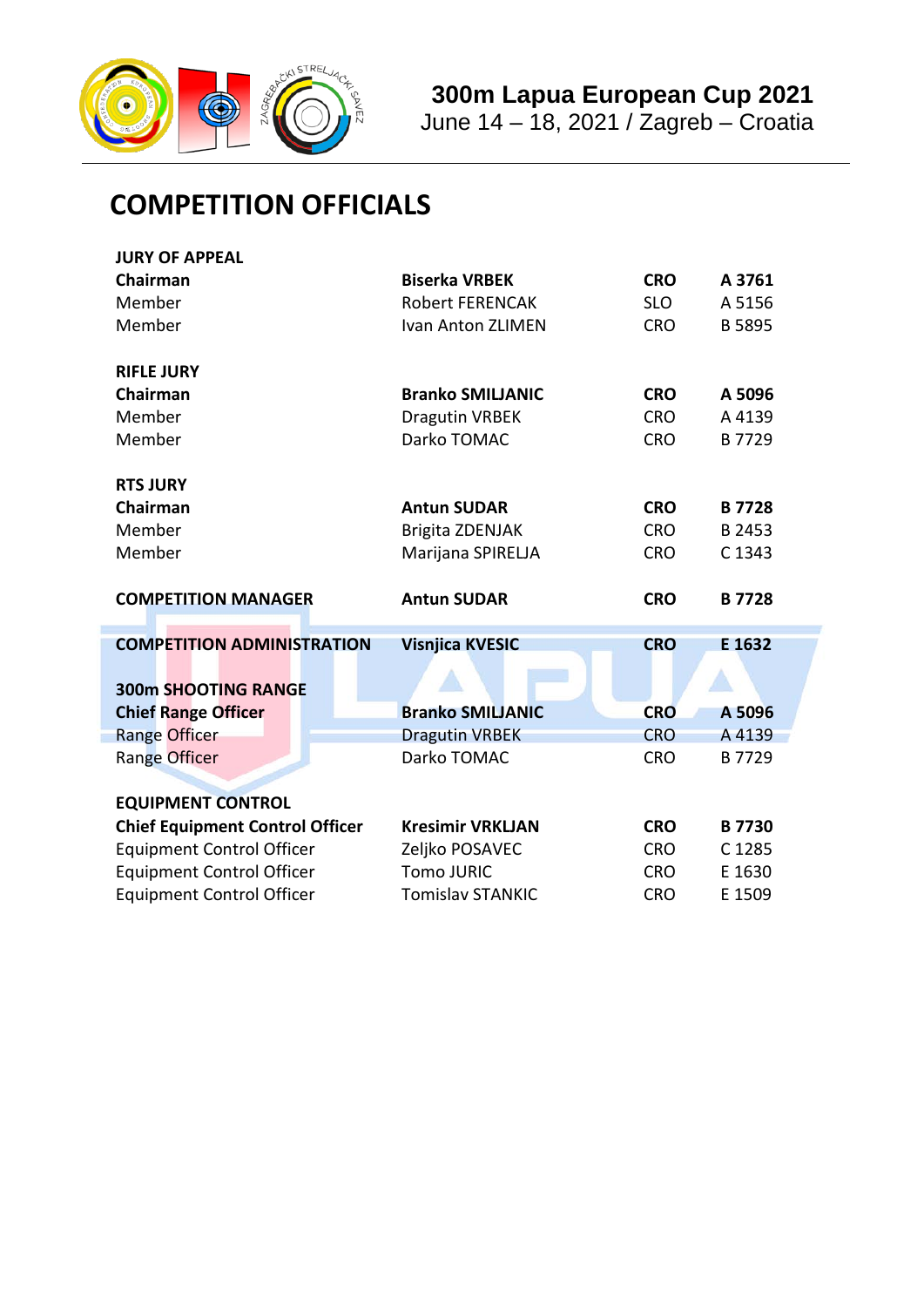

# **300m Lapua European Cup 2021**

June 14 – 18, 2021 / Zagreb – Croatia

# **FINAL PROGRAMME**

#### **Monday, June 14, 2021**

Arrival of the Delegations

## **Tuesday, June 15, 2021**

| 08:00-19:00 | <b>Equipment Control</b>                                 |
|-------------|----------------------------------------------------------|
| 09:00-10:00 | 300m Standard Rifle - PET                                |
| 10:30-12:00 | 300m Rifle 3 Positions - PET                             |
| 12:30       | <b>Technical Meeting</b>                                 |
| 14:00       | 300m Standard Rifle 3x20 - Reporting Time                |
| 14:15-14:30 | 300m Standard Rifle 3x20 - Preparation and Sighting Time |
| 14:30-16:30 | 300m Standard Rifle 3x20 - Competition EC Zagreb         |
| 17:30       | Awarding Ceremony - 300m Standard Rifle 3x20 EC Zagreb   |
|             |                                                          |

Equipment Control

08:30 300m Rifle 3x40 – Reporting Time

08:45-09:00 300m Rifle 3x40 – Preparation and Sighting Time

Awarding Ceremony - 300m Rifle 3x40 EC Zagreb 300m Standard Rifle 3x20 - Reporting Time

300m Standard Rifle 3x20 - Preparation and Sighting Time 15:00-17:00 **300m Standard Rifle 3x20 – Competition EC Croatia** Awarding Ceremony - 300m Standard Rifle 3x20 EC Croatia

09:00-12:00 **300m Rifle 3x40 – Competition EC Zagreb**

## **Wednesday, June 16, 2021**

| 08:00-19:00 |
|-------------|
| 08:30       |
| 08:45-09:00 |
| 09:00-12:00 |
| 12:30       |
| 14:30       |
| 14:45-15:00 |
| 15:00-17:00 |
| 17:30       |

#### **Thursday, June 17, 2021**

| 08:00-17:00           | <b>Equipment Control</b>                         |
|-----------------------|--------------------------------------------------|
| 08:30                 | 300m Rifle 3x40 - Reporting Time                 |
| 08:45-09:00           | 300m Rifle 3x40 - Preparation and Sighting Time  |
| 09:00-12:00           | 300m Rifle 3x40 - Competition EC Croatia         |
| 12:30                 | Awarding Ceremony - 300m Rifle 3x40 EC Croatia   |
| 14:00-15:00           | 300m Rifle Prone - PET (Competition EC Croatia)  |
| 16:00-17:00           | 300m Rifle Prone - PET (Competition EC Zagreb)   |
| Friday, June 18, 2021 |                                                  |
| 08:00-17:00           | <b>Equipment Control</b>                         |
| 08:30                 | 300m Rifle Prone - Reporting Time                |
| 08:45-09:00           | 300m Rifle Prone - Preparation and Sighting Time |
| 09:00-10:00           | 300m Rifle Prone - Competition EC Croatia        |
| 10:30                 | Awarding Ceremony - 300m Rifle Prone EC Croatia  |
| 11:30                 | 300m Rifle Prone - Reporting Time                |
| 11:45-12:00           | 300m Rifle Prone - Preparation and Sighting Time |
| 12:00-13:00           | 300m Rifle Prone - Competition EC Zagreb         |
| 13:30                 | Awarding Ceremony - 300m Rifle Prone EC Zagreb   |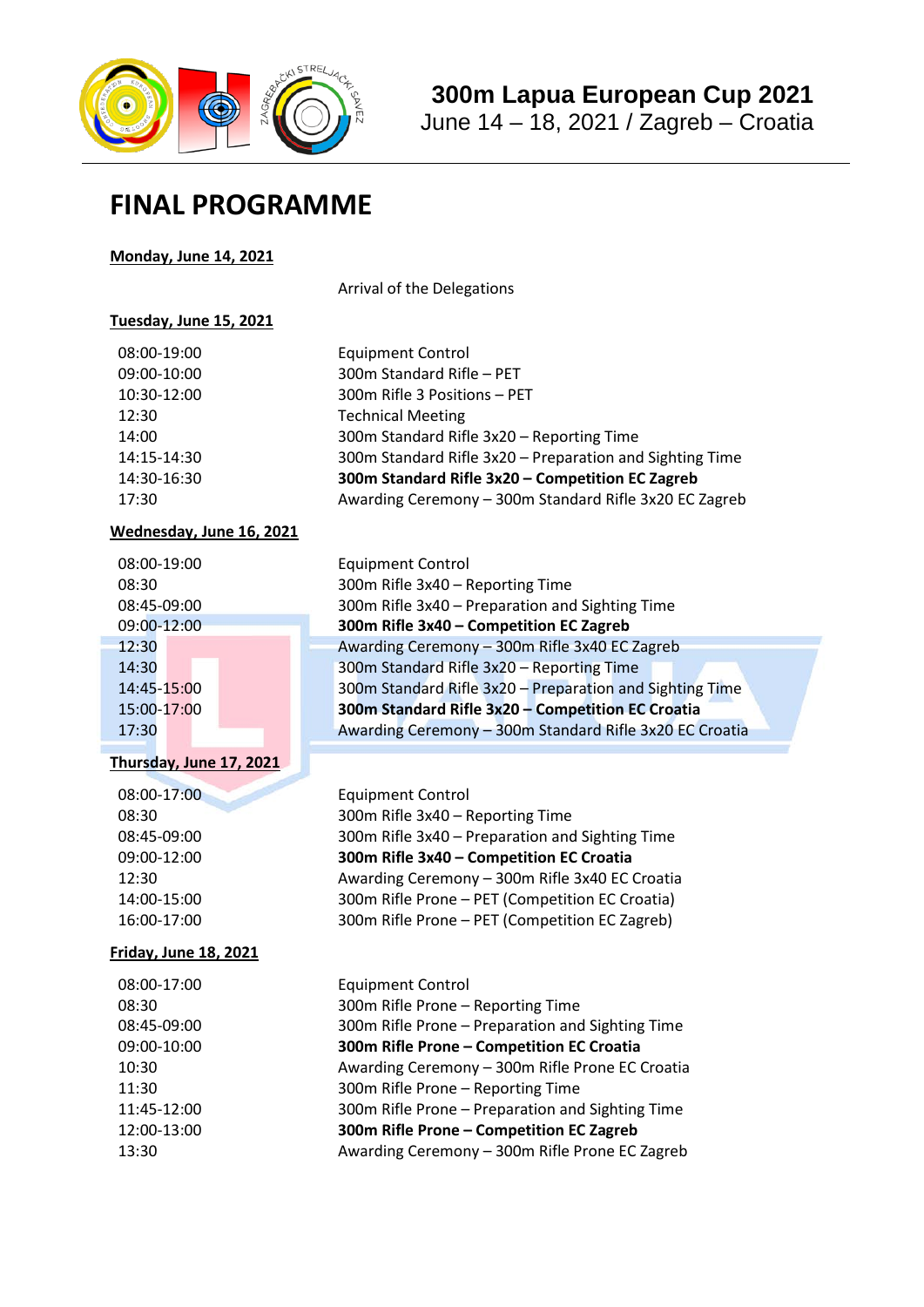

# **ENTRY LIST BY NUMBER**

## **As of June 18, 2021**

## **300m LAPUA EUROPEAN CUP ZAGREB 2021**

|                  | <b>MEN</b>     |                         | <b>OPEN</b>    | <b>WOMEN</b> |                |              |
|------------------|----------------|-------------------------|----------------|--------------|----------------|--------------|
| <b>NAT</b>       | 300FR3X40      | 300FR60PR               | 300STR3X20     | 300R3X40     | 300R60PR       | <b>TOTAL</b> |
| <b>AUT</b>       |                | $\mathbf 1$             |                |              |                | $\mathbf{1}$ |
| <b>CRO</b>       |                | $\mathbf{1}$            |                |              |                | $\mathbf{1}$ |
| <b>DEN</b>       |                | $\mathbf{1}$            |                |              |                | 1            |
| <b>HUN</b>       |                | $\mathbf{1}$            |                |              |                | $\mathbf{1}$ |
| <b>POL</b>       | $\overline{1}$ | $\overline{\mathbf{4}}$ | $\overline{2}$ | $\mathbf 1$  |                | 8            |
| <b>SLO</b>       | 3              | 3                       | 3              | $\mathbf 1$  | $\mathbf 1$    | 11           |
| <b>SUI</b>       | 6              | 6                       | $\overline{7}$ | 3            | 3              | 25           |
| <b>USA</b>       |                | $\mathbf{1}$            |                |              |                | $\mathbf{1}$ |
| <b>TOTAL (8)</b> | 10             | 18                      | 12             | 5            | $\overline{4}$ | 49           |
|                  |                |                         |                |              |                |              |

## **300m LAPUA EUROPEAN CUP CROATIA 2021**

|                  | <b>MEN</b> |              | <b>OPEN</b>    | <b>WOMEN</b> |          |              |  |
|------------------|------------|--------------|----------------|--------------|----------|--------------|--|
| <b>NAT</b>       | 300FR3X40  | 300FR60PR    | 300STR3X20     | 300R3X40     | 300R60PR | <b>TOTAL</b> |  |
| <b>AUT</b>       |            | $\mathbf 1$  |                |              |          | 1            |  |
| <b>CRO</b>       |            | $\mathbf 1$  |                |              |          | 1            |  |
| <b>DEN</b>       |            | $\mathbf{1}$ |                |              |          | 1            |  |
| <b>HUN</b>       |            | $\mathbf 1$  |                |              |          | $\mathbf{1}$ |  |
| <b>POL</b>       | 1          | 4            | $\overline{2}$ | 1            |          | 8            |  |
| <b>SLO</b>       | 3          | 3            | 3              | 1            | 1        | 11           |  |
| <b>SUI</b>       | 6          | 6            | 7              | 3            | 3        | 25           |  |
| <b>USA</b>       |            | $\mathbf{1}$ |                |              |          | 1            |  |
| <b>TOTAL (8)</b> | 10         | 18           | 12             | 5            | 4        | 49           |  |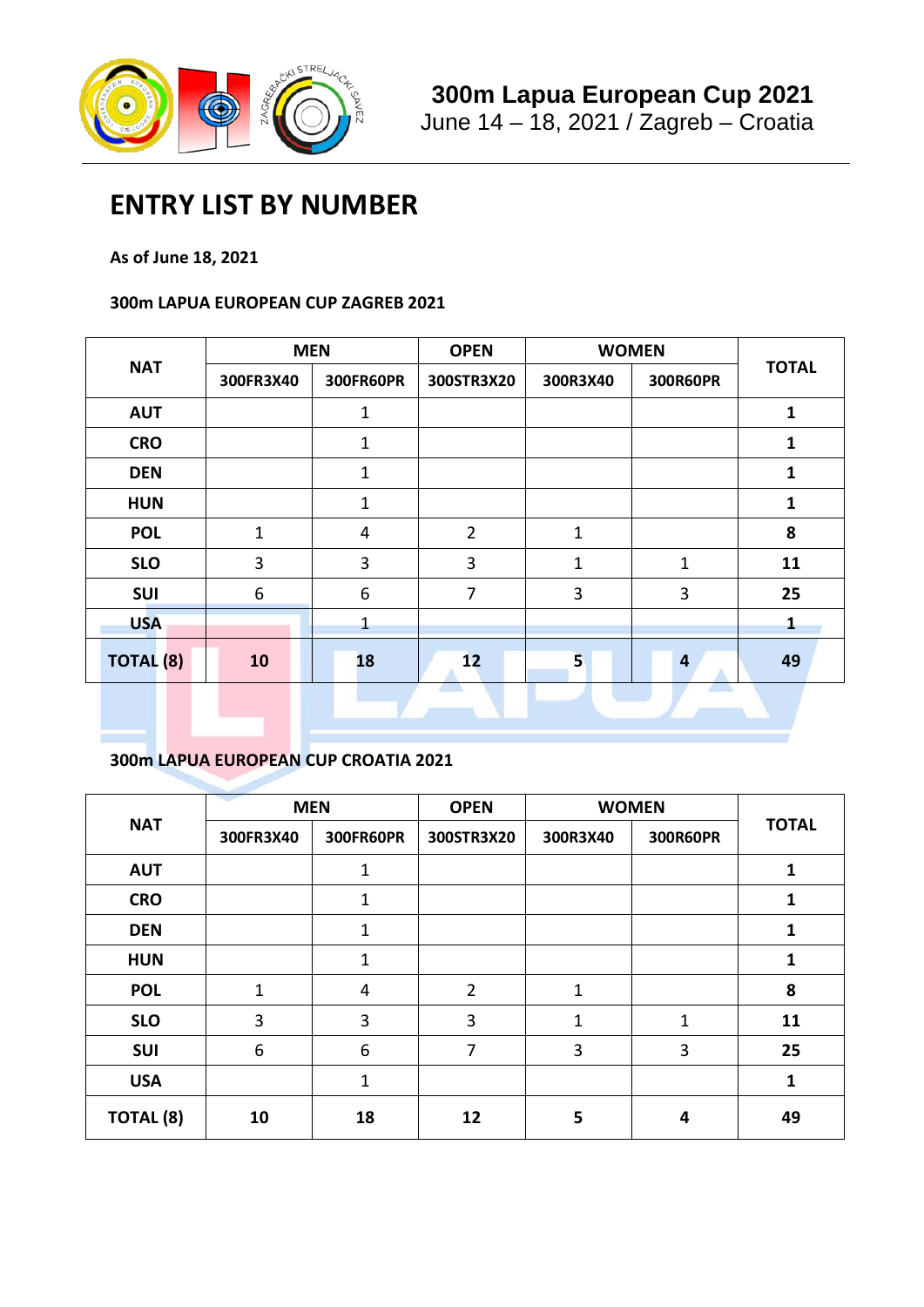

June 14 – 18, 2021 / Zagreb – Croatia

# **LIST OF MEDALISTS**

**As of June 18, 2021**

**300m LAPUA EUROPEAN CUP ZAGREB 2021**

| <b>INDIVIDUAL</b>             | 300m RIFLE 3 POSITIONS - MEN (June 16, 2021)    |                                 |                      |
|-------------------------------|-------------------------------------------------|---------------------------------|----------------------|
| 1.                            | LOCHBIHLER, Jan                                 | SUI                             | 1180                 |
| 2.                            | GREUTER, Sandro                                 | SUI                             | 1175                 |
| 3.                            | <b>DUFAUX, Gilles</b>                           | SUI                             | 1174                 |
| <b>TEAM</b>                   |                                                 |                                 |                      |
| 1.                            | SWITZERLAND                                     | SUI                             | 3529                 |
| 2.                            | <b>SLOVENIA</b>                                 | <b>SLO</b>                      | 3453                 |
| <b>INDIVIDUAL</b>             | 300m RIFLE PRONE - MEN (June 18, 2021)          |                                 |                      |
| 1.                            | MARKOJA, Robert                                 | <b>SLO</b>                      | 599                  |
| 2.                            | DEBEVEC, Rajmond                                | <b>SLO</b>                      | 595 (39x)            |
| 3.                            | <b>BEREUTER, Rafael</b>                         | <b>SUI</b>                      | 595 (29x)            |
| <b>TEAM</b><br>1.<br>2.<br>3. | SWITZERLAND<br><b>SLOVENIA</b><br><b>POLAND</b> | SUI<br><b>SLO</b><br><b>POL</b> | 1775<br>1766<br>1761 |
|                               |                                                 |                                 |                      |
|                               | 300m STANDARD RIFLE - OPEN (June 15, 2021)      |                                 |                      |
| <b>INDIVIDUAL</b>             |                                                 |                                 |                      |
| 1.                            | GUIGNARD, Silvia                                | SUI                             | 583                  |
| 2.                            | MARKOJA, Robert                                 | <b>SLO</b>                      | 580                  |
| 3.<br><b>TEAM</b>             | BEREUTER, Rafael                                | SUI                             | 578                  |
|                               | SWITZERLAND                                     | SUI                             | 1734                 |
| 1.<br>2.                      | <b>SLOVENIA</b>                                 | <b>SLO</b>                      | 1711                 |
|                               |                                                 |                                 |                      |
| <b>INDIVIDUAL</b>             | 300m RIFLE 3 POSITIONS - WOMEN (June 16, 2021)  |                                 |                      |
| 1.                            | GUIGNARD, Silvia                                | <b>SUI</b>                      | 1177                 |
| 2.                            | KUHARIČ, Urška                                  | <b>SLO</b>                      | 1153                 |
| 3.                            | SENTI, Anja                                     | SUI                             | 1150                 |
| <b>INDIVIDUAL</b>             | 300m RIFLE PRONE - WOMEN (June 18, 2021)        |                                 |                      |
| 1.                            | GUIGNARD, Silvia                                | SUI                             | 594                  |
| 2.                            | ZÜGER, Muriel                                   | SUI                             | 591                  |
| 3.                            | KUHARIČ, Urška                                  | <b>SLO</b>                      | 588                  |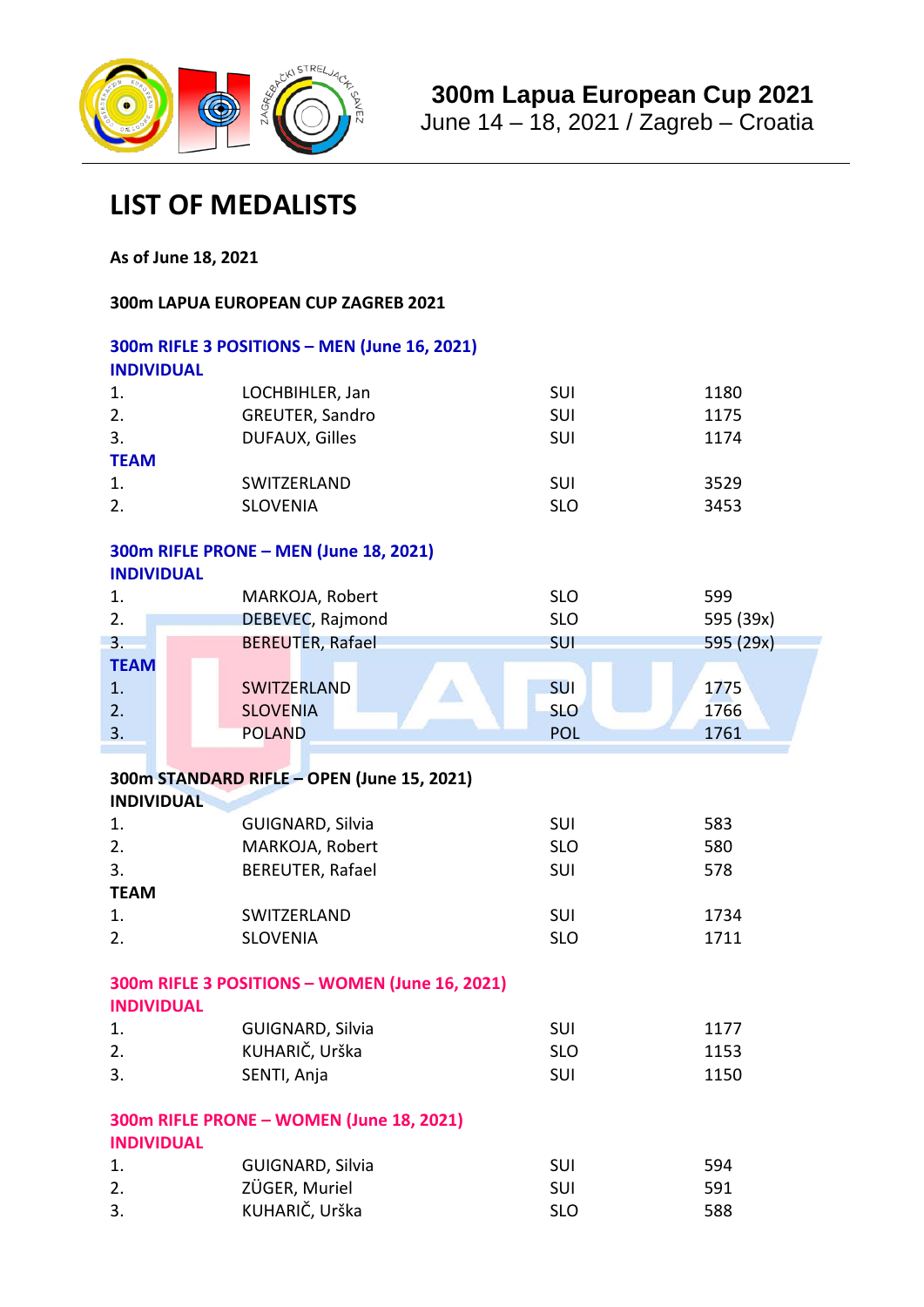

June 14 – 18, 2021 / Zagreb – Croatia

## **300m LAPUA EUROPEAN CUP CROATIA 2021**

|                   | 300m RIFLE 3 POSITIONS - MEN (June 17, 2021)   |            |                        |  |  |  |  |  |  |  |
|-------------------|------------------------------------------------|------------|------------------------|--|--|--|--|--|--|--|
| <b>INDIVIDUAL</b> |                                                |            |                        |  |  |  |  |  |  |  |
| 1.                | LOCHBIHLER, Jan                                | SUI        | 1181 (61x)             |  |  |  |  |  |  |  |
| 2.                | GREUTER, Sandro                                | SUI        | 1181 (48x)             |  |  |  |  |  |  |  |
| 3.                | <b>DUFAUX, Gilles</b>                          | SUI        | 1179                   |  |  |  |  |  |  |  |
| <b>TEAM</b>       |                                                |            |                        |  |  |  |  |  |  |  |
| 1.                | SWITZERLAND                                    | SUI        | 3541                   |  |  |  |  |  |  |  |
| 2.                | <b>SLOVENIA</b>                                | <b>SLO</b> | 3429                   |  |  |  |  |  |  |  |
| <b>INDIVIDUAL</b> | 300m RIFLE PRONE - MEN (June 18, 2021)         |            |                        |  |  |  |  |  |  |  |
| 1.                | DUFAUX, Gilles                                 | SUI        | 600                    |  |  |  |  |  |  |  |
| 2.                | DEBEVEC, Rajmond                               | <b>SLO</b> | 599                    |  |  |  |  |  |  |  |
| 3.                | BEREUTER, Rafael                               | SUI        | 597                    |  |  |  |  |  |  |  |
| <b>TEAM</b>       |                                                |            |                        |  |  |  |  |  |  |  |
| 1.                | SWITZERLAND                                    | SUI        | 1792                   |  |  |  |  |  |  |  |
| 2.                | <b>SLOVENIA</b>                                | <b>SLO</b> | 1788                   |  |  |  |  |  |  |  |
| 3.                | <b>POLAND</b>                                  | <b>POL</b> | 1756                   |  |  |  |  |  |  |  |
|                   |                                                |            |                        |  |  |  |  |  |  |  |
|                   | 300m STANDARD RIFLE - OPEN (June 16, 2021)     |            |                        |  |  |  |  |  |  |  |
|                   |                                                |            |                        |  |  |  |  |  |  |  |
| <b>INDIVIDUAL</b> |                                                |            |                        |  |  |  |  |  |  |  |
| 1.                | MARKOJA, Robert                                | <b>SLO</b> | 584                    |  |  |  |  |  |  |  |
| 2.                | KOWALCZYK, Karolina                            | POL        | 583                    |  |  |  |  |  |  |  |
| 3.                | LOCHBIHLER, Jan                                | SUI        | 582                    |  |  |  |  |  |  |  |
| <b>TEAM</b>       |                                                |            |                        |  |  |  |  |  |  |  |
| 1.                | SWITZERLAND                                    | SUI        | 1736                   |  |  |  |  |  |  |  |
| 2.                | <b>SLOVENIA</b>                                | <b>SLO</b> | 1718                   |  |  |  |  |  |  |  |
| <b>INDIVIDUAL</b> | 300m RIFLE 3 POSITIONS - WOMEN (June 17, 2021) |            |                        |  |  |  |  |  |  |  |
| 1.                | GUIGNARD, Silvia                               | SUI        | 1176                   |  |  |  |  |  |  |  |
| 2.                | KOWALCZYK, Karolina                            | POL        | 1164                   |  |  |  |  |  |  |  |
| 3.                | KUHARIČ, Urška                                 | <b>SLO</b> | 1153                   |  |  |  |  |  |  |  |
| <b>INDIVIDUAL</b> | 300m RIFLE PRONE - WOMEN (June 18, 2021)       |            |                        |  |  |  |  |  |  |  |
| 1.                | GUIGNARD, Silvia                               | SUI        | 597                    |  |  |  |  |  |  |  |
| 2.                | ZÜGER, Muriel                                  | SUI        |                        |  |  |  |  |  |  |  |
| 3.                | SENTI, Anja                                    | SUI        | 596 (33x)<br>596 (29x) |  |  |  |  |  |  |  |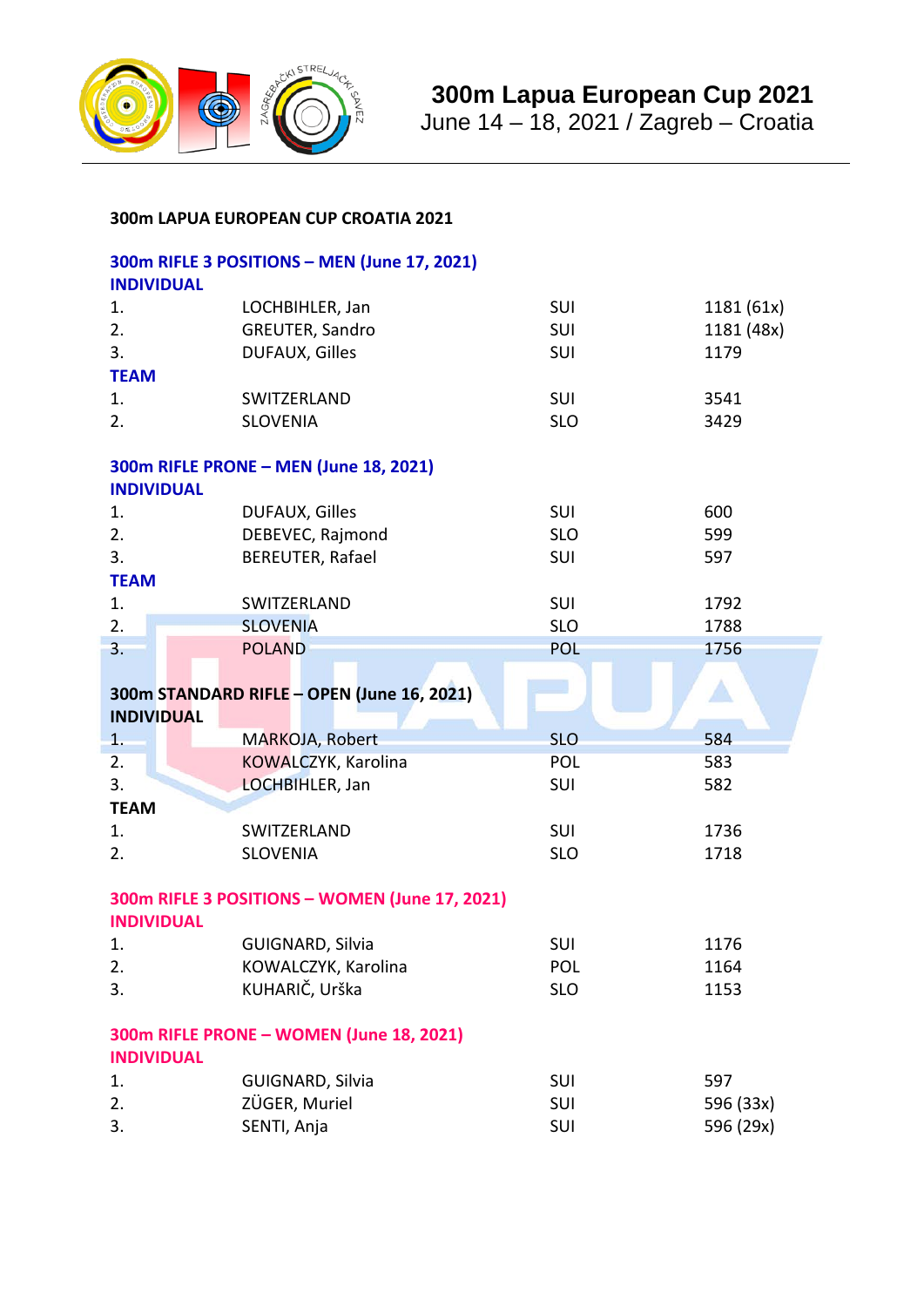

# **MEDAL STANDINGS**

**As of June 18, 2021**

## **300m LAPUA EUROPEAN CUP ZAGREB 2021**

| <b>RANK</b>              | <b>NAT</b>   |    | <b>INDIVIDUAL</b> |   |   | <b>TEAM</b> |                |             | <b>TOTAL</b>  |               | <b>TOTAL</b> |
|--------------------------|--------------|----|-------------------|---|---|-------------|----------------|-------------|---------------|---------------|--------------|
|                          |              | G  |                   | B | G | S           | B              | <b>GOLD</b> | <b>SILVER</b> | <b>BRONZE</b> |              |
| ------------------------ | <b>SUI</b>   | 4  |                   | 4 | 3 |             | -------------- |             |               |               | 13           |
|                          | <b>SLO</b>   | 1  | 3                 |   |   | 3           |                |             | h             |               | 8            |
|                          | <b>POL</b>   |    |                   |   |   |             |                |             |               |               |              |
|                          | <b>TOTAL</b> | 5. | 5                 | 5 | 3 | 3           |                | 8           | я             | 6             | 22           |

## **300m LAPUA EUROPEAN CUP CROATIA 2021**

|             |              |                 | <b>INDIVIDUAL</b> |   |   | <b>TEAM</b> |   |             | <b>TOTAL</b>  |               |              |
|-------------|--------------|-----------------|-------------------|---|---|-------------|---|-------------|---------------|---------------|--------------|
| <b>RANK</b> | <b>NAT</b>   | G               |                   | B | G |             | B | <b>GOLD</b> | <b>SILVER</b> | <b>BRONZE</b> | <b>TOTAL</b> |
|             | <b>SUI</b>   | 4               |                   |   | 3 |             |   |             |               |               | 13           |
|             | <b>SLO</b>   | --------------- | <br>1             |   |   |             |   |             |               |               | <br>n        |
|             | <b>POL</b>   |                 |                   |   |   |             |   |             |               |               |              |
|             | <b>TOTAL</b> | 5               | 5                 | 5 | 3 | 3           |   | Ջ           |               | 6             | 22           |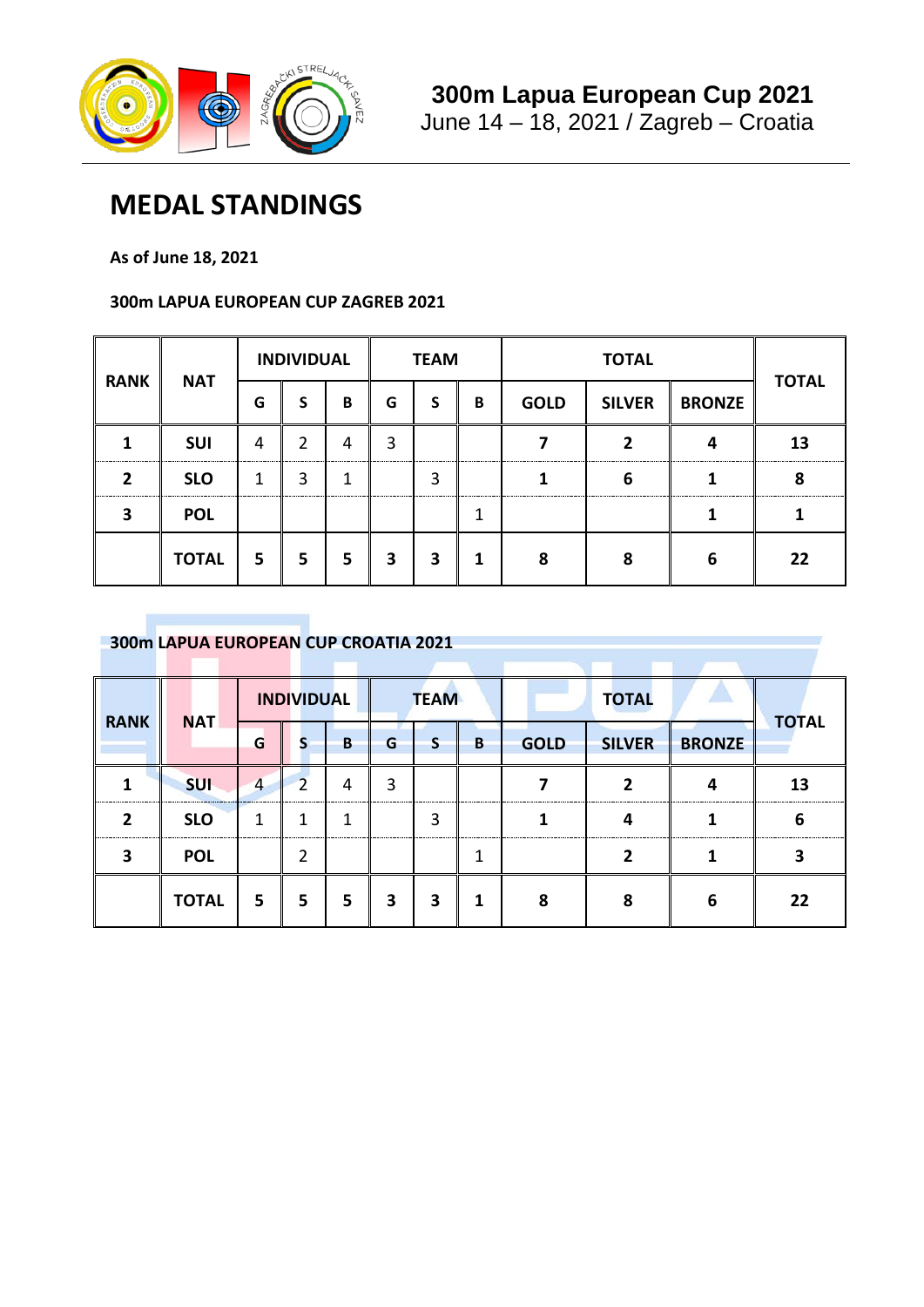

## **300m Lapua European Cup Zagreb 2021 RESULTS 300m RIFLE 3 POSITIONS MEN Individual** Zagreb WED 16 JUN 2021, START TIME 09:00



|              | <b>Bib No Name</b> |                         | <b>Nat</b> | <b>Team</b> | <b>Position</b> |     | <b>Series</b>  |     |     | Sub<br><b>Total</b> |          | Rem |
|--------------|--------------------|-------------------------|------------|-------------|-----------------|-----|----------------|-----|-----|---------------------|----------|-----|
| Rankl        |                    |                         |            |             |                 | 1   | $\overline{c}$ | 3   | 4   | <b>Total</b>        |          |     |
| 1            | 1061               | <b>LOCHBIHLER Jan</b>   | <b>SUI</b> | Switzerland | Kneeling        | 98  | 98             | 99  | 98  | 393                 |          |     |
|              |                    |                         |            |             | Prone           | 100 | 100            | 100 | 100 | 400                 |          |     |
|              |                    |                         |            |             | Standing        | 96  | 98             | 96  | 97  | 387                 | 1180-50x |     |
| $\mathbf{2}$ | 1063               | <b>GREUTER Sandro</b>   | <b>SUI</b> | Switzerland | Kneeling        | 100 | 99             | 98  | 99  | 396                 |          |     |
|              |                    |                         |            |             | Prone           | 98  | 99             | 99  | 100 | 396                 |          |     |
|              |                    |                         |            |             | Standing        | 97  | 97             | 94  | 95  | 383                 | 1175-50x |     |
| 3            | 1062               | <b>DUFAUX Gilles</b>    | <b>SUI</b> | Switzerland | Kneeling        | 97  | 98             | 97  | 99  | 391                 |          |     |
|              |                    |                         |            |             | Prone           | 100 | 99             | 99  | 100 | 398                 |          |     |
|              |                    |                         |            |             | Standing        | 96  | 97             | 97  | 95  | 385                 | 1174-48x |     |
| 4            | 1051               | <b>DEBEVEC Rajmond</b>  | <b>SLO</b> | Slovenia    | Kneeling        | 99  | 98             | 97  | 99  | 393                 |          |     |
|              |                    |                         |            |             | Prone           | 100 | 100            | 99  | 100 | 399                 |          |     |
|              |                    |                         |            |             | Standing        | 96  | 92             | 94  | 95  | 377                 | 1169-38x |     |
| 5            | 1065               | <b>BEREUTER Rafael</b>  | SUI        |             | Kneeling        | 98  | 97             | 99  | 98  | 392                 |          |     |
|              |                    |                         |            |             | Prone           | 100 | 100            | 99  | 100 | 399                 |          |     |
|              |                    |                         |            |             | Standing        | 91  | 91             | 92  | 97  | 371                 | 1162-45x |     |
| 6            | 1064               | <b>BACHMANN Pascal</b>  | SUI        |             | Kneeling        | 98  | 96             | 97  | 99  | 390                 |          |     |
|              |                    |                         |            |             | Prone           | 99  | 99             | 98  | 99  | 395                 |          |     |
|              |                    |                         |            |             | Standing        | 95  | 94             | 96  | 91  | 376                 | 1161-35x |     |
| 7            | 1066               | DÜNKI Sascha            | <b>SUI</b> |             | Kneeling        | 94  | 99             | 97  | 95  | 385                 |          |     |
|              |                    |                         |            |             | Prone           | 100 | 98             | 100 | 100 | 398                 |          |     |
|              |                    |                         |            |             | Standing        | 96  | 90             | 96  | 94  | 376                 | 1159-45x |     |
| 8            | 1052               | <b>MARKOJA Robert</b>   | <b>SLO</b> | Slovenia    | Kneeling        | 97  | 93             | 96  | 98  | 384                 |          |     |
|              |                    |                         |            |             | Prone           | 99  | 100            | 100 | 100 | 399                 |          |     |
|              |                    |                         |            |             | Standing        | 92  | 92             | 96  | 94  | 374                 | 1157-46x |     |
| 9            | 1053               | <b>KANDARE Erik</b>     | <b>SLO</b> | Slovenia    | Kneeling        | 96  | 94             | 91  | 92  | 373                 |          |     |
|              |                    |                         |            |             | Prone           | 96  | 98             | 99  | 98  | 391                 |          |     |
|              |                    |                         |            |             | Standing        | 91  | 87             | 93  | 92  | 363                 | 1127-18x |     |
|              | 1042               | <b>ROMANCZYK Daniel</b> | POL        |             | Kneeling        |     |                |     |     |                     |          |     |
|              |                    |                         |            |             | Prone           |     |                |     |     |                     |          |     |
|              |                    |                         |            |             | Standing        |     |                |     |     |                     |          |     |

**Summary** 

Number of athletes on this list: 10; Total number of athletes: 10; Total number of teams: 2

| <b>Team Member</b><br>Nat<br><b>Nation</b>                   |                      |                                           |            |                      | BD24F209    |
|--------------------------------------------------------------|----------------------|-------------------------------------------|------------|----------------------|-------------|
|                                                              | <b>Bib No</b><br>Rem | <b>Bib Number</b><br>Remarks              | <b>DNS</b> | <b>Did Not Start</b> |             |
| History<br>Release: Approved Version 1 (16.6.2021. 12:10:55) |                      |                                           |            |                      |             |
| Release: Preliminary Version 1 (16.6.2021. 11:54:26)         |                      |                                           |            |                      |             |
| Version of 16 JUN 2021, 12:10                                |                      | I100000IA1606210900.1.300FR3X40.0.001.pdf |            | F44B                 | Page 1 of 1 |
|                                                              |                      |                                           |            |                      |             |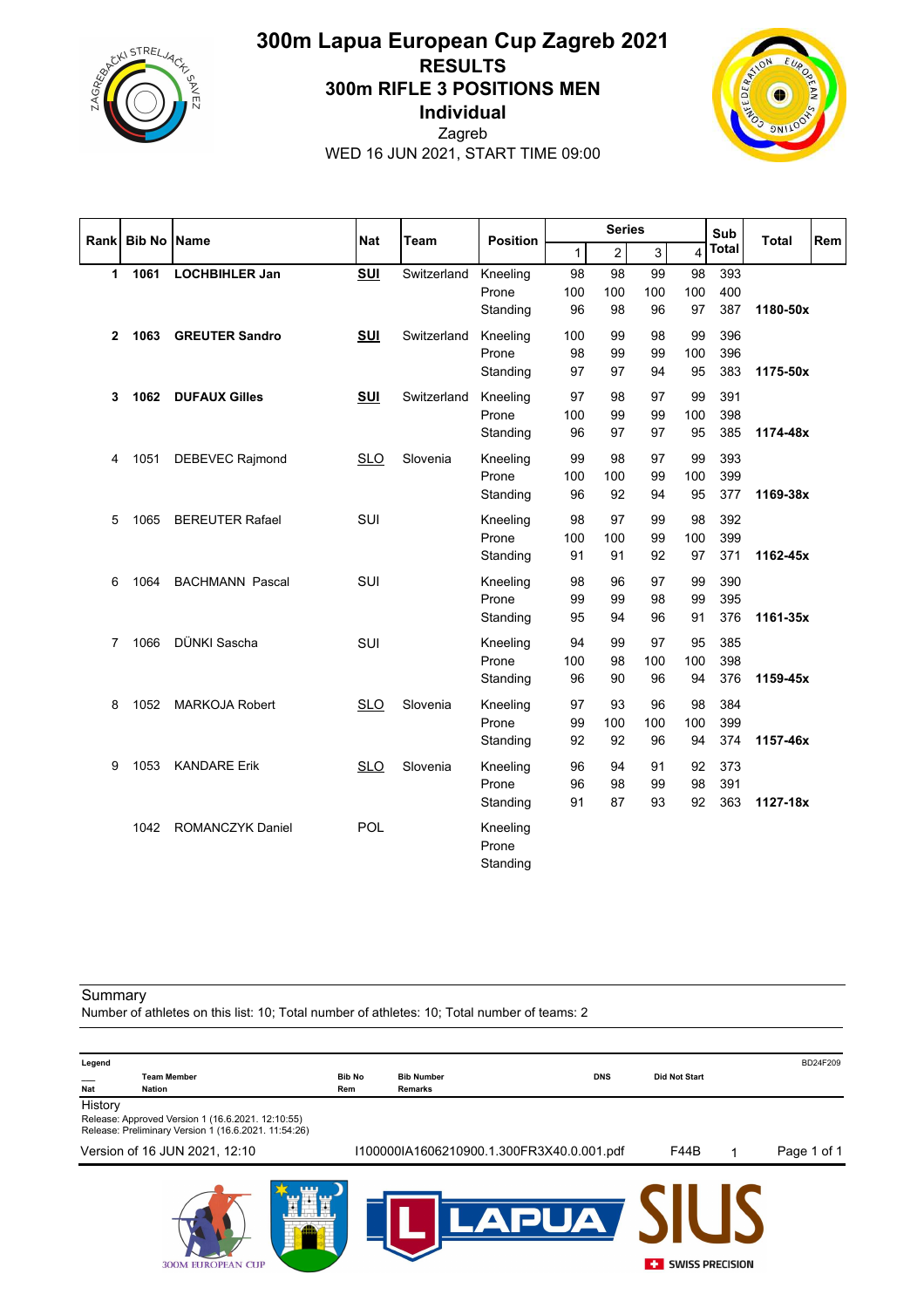

## **300m Lapua European Cup Zagreb 2021 RESULTS 300m RIFLE 3 POSITIONS MEN TEAM**



Zagreb WED 16 JUN 2021, START TIME 09:00

| Rank           | <b>Bib No Name</b> |                        | <b>Position</b> |     | <b>Series</b>  |     |     | Sub          | <b>Total</b>       | <b>Remarks</b> |
|----------------|--------------------|------------------------|-----------------|-----|----------------|-----|-----|--------------|--------------------|----------------|
|                |                    |                        |                 | 1   | $\overline{c}$ | 3   | 4   | <b>Total</b> |                    |                |
| 1              |                    | <b>Switzerland</b>     |                 | 295 | 295            | 294 |     | 296 1180     |                    |                |
|                |                    |                        |                 | 298 | 298            | 298 |     | 300 1194     |                    |                |
|                |                    |                        |                 | 289 | 292            | 287 |     |              | 287 1155 3529-148x |                |
|                | 1061               | LOCHBIHLER Jan         | Kneeling        | 98  | 98             | 99  | 98  | 393          |                    |                |
|                |                    |                        | Prone           | 100 | 100            | 100 | 100 | 400          |                    |                |
|                |                    |                        | Standing        | 96  | 98             | 96  | 97  | 387          | 1180-50x           |                |
|                | 1063               | <b>GREUTER Sandro</b>  | Kneeling        | 100 | 99             | 98  | 99  | 396          |                    |                |
|                |                    |                        | Prone           | 98  | 99             | 99  | 100 | 396          |                    |                |
|                |                    |                        | Standing        | 97  | 97             | 94  | 95  | 383          | 1175-50x           |                |
|                | 1062               | <b>DUFAUX Gilles</b>   | Kneeling        | 97  | 98             | 97  | 99  | 391          |                    |                |
|                |                    |                        | Prone           | 100 | 99             | 99  | 100 | 398          |                    |                |
|                |                    |                        | Standing        | 96  | 97             | 97  | 95  | 385          | 1174-48x           |                |
| $\overline{2}$ |                    | <b>Slovenia</b>        |                 | 292 | 285            | 284 |     | 289 1150     |                    |                |
|                |                    |                        |                 | 295 | 298            | 298 | 298 | 1189         |                    |                |
|                |                    |                        |                 | 279 | 271            | 283 | 281 |              | 1114 3453-102x     |                |
|                | 1051               | <b>DEBEVEC Rajmond</b> | Kneeling        | 99  | 98             | 97  | 99  | 393          |                    |                |
|                |                    |                        | Prone           | 100 | 100            | 99  | 100 | 399          |                    |                |
|                |                    |                        | Standing        | 96  | 92             | 94  | 95  | 377          | 1169-38x           |                |
|                | 1052               | <b>MARKOJA Robert</b>  | Kneeling        | 97  | 93             | 96  | 98  | 384          |                    |                |
|                |                    |                        | Prone           | 99  | 100            | 100 | 100 | 399          |                    |                |
|                |                    |                        | Standing        | 92  | 92             | 96  | 94  | 374          | 1157-46x           |                |
|                | 1053               | <b>KANDARE Erik</b>    | Kneeling        | 96  | 94             | 91  | 92  | 373          |                    |                |
|                |                    |                        | Prone           | 96  | 98             | 99  | 98  | 391          |                    |                |
|                |                    |                        | Standing        | 91  | 87             | 93  | 92  | 363          | 1127-18x           |                |

Summary

**300M EUROPEAN CUP** 

Number of athletes on this list: 6; Total number of athletes: 10; Total number of teams: 2

| Legend                                                                                                                                                     |                                           |      | 6A6798E5    |
|------------------------------------------------------------------------------------------------------------------------------------------------------------|-------------------------------------------|------|-------------|
| <b>Bib No</b><br><b>Bib Number</b><br>History<br>Release: Approved Version 1 (16.6.2021. 12:14:28)<br>Release: Preliminary Version 1 (16.6.2021. 12:14:16) |                                           |      |             |
| Version of 16 JUN 2021, 12:14                                                                                                                              | I100000TA1606210900.1.300FR3X40.0.001.pdf | F44B | Page 1 of 1 |
|                                                                                                                                                            |                                           |      |             |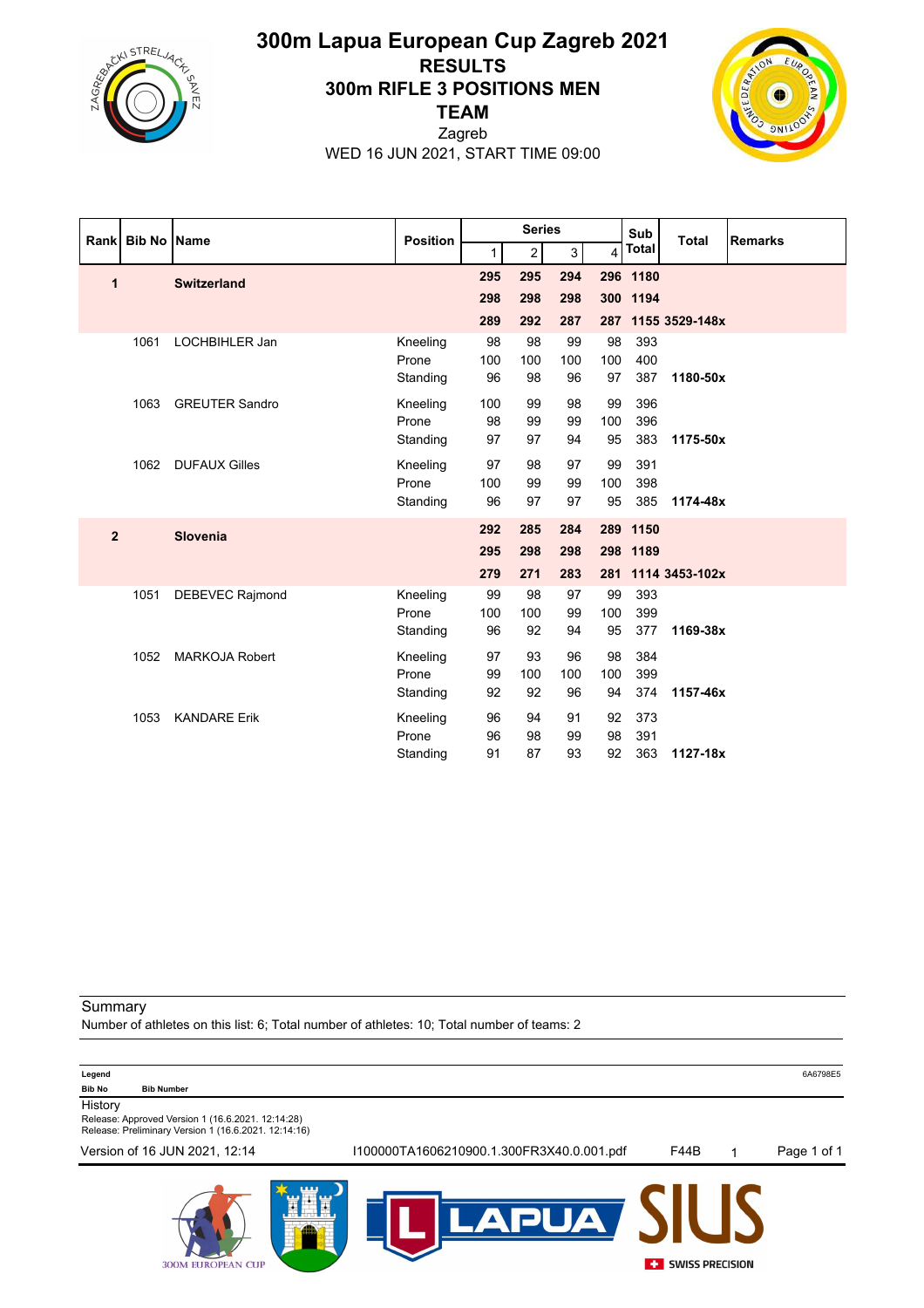

## **300m Lapua European Cup Zagreb 2021 RESULTS 300m RIFLE PRONE MEN Individual** Zagreb FRI 18 JUN 2021, START TIME 12:00



| Rank         | <b>Bib No</b> | <b>Name</b>               | Team       |             |             | <b>Series</b> |     |     |     | <b>Total</b> | <b>Rem</b>  |             |
|--------------|---------------|---------------------------|------------|-------------|-------------|---------------|-----|-----|-----|--------------|-------------|-------------|
|              |               |                           | <b>Nat</b> |             | $\mathbf 1$ | 2             | 3   | 4   | 5   | 6            |             |             |
| 1            | 1052          | <b>MARKOJA Robert</b>     | <b>SLO</b> | Slovenia    | 99          | 100           | 100 | 100 | 100 | 100          | 599-38x     |             |
| $\mathbf{2}$ | 1051          | <b>DEBEVEC Rajmond</b>    | <b>SLO</b> | Slovenia    | 100         | 100           | 100 | 98  | 99  | 98           | 595-39x     |             |
| 3            | 1065          | <b>BEREUTER Rafael</b>    | <b>SUI</b> |             | 99          | 99            | 100 | 99  | 99  | 99           | 595-29x     |             |
| 4            | 1031          | SZABIÁN Norbert           | <b>HUN</b> |             | 99          | 100           | 100 | 100 | 98  | 98           | 595-23x     |             |
| 5            | 1066          | DÜNKI Sascha              | SUI        |             | 100         | 100           | 98  | 98  | 99  | 99           | 594-27x G   |             |
|              |               |                           |            |             |             |               |     |     |     |              |             | ue<br>st    |
| 6            | 1062          | <b>DUFAUX Gilles</b>      | SUI        | Switzerland | 99          | 99            | 99  | 99  | 99  | 98           | 593-34x     |             |
| 7            | 1061          | LOCHBIHLER Jan            | SUI        | Switzerland | 100         | 99            | 98  | 98  | 99  | 99           | 593-28x     |             |
| 8            | 1021          | <b>BRANDT Carsten</b>     | <b>DEN</b> |             | 100         | 99            | 100 | 98  | 98  | 98           | 593-27x     |             |
| 9            | 1064          | <b>BACHMANN Pascal</b>    | <b>SUI</b> |             | 98          | 98            | 98  | 100 | 100 | 98           | 592-32x     |             |
| 10           | 1011          | <b>GSTINIG Klaus</b>      | <b>AUT</b> |             | 97          | 100           | 99  | 100 | 98  | 98           | 592-27x     |             |
| 11           | 1043          | <b>BURDA Andrzej</b>      | <b>POL</b> | Poland      | 100         | 98            | 98  | 100 | 99  | 96           | 591-19x     |             |
| 12           | 1042          | <b>ROMANCZYK Daniel</b>   | <b>POL</b> | Poland      | 99          | 100           | 99  | 98  | 96  | 98           | 590-32x     |             |
| 13           | 1063          | <b>GREUTER Sandro</b>     | <b>SUI</b> | Switzerland | 100         | 98            | 99  | 98  | 97  | 97           | 589-26x     |             |
| 14           | 1001          | <b>KUNA Josip</b>         | CRO        |             | 98          | 98            | 100 | 96  | 98  | 99           | 589-18x     |             |
| 15           | 1101          | <b>GUERNSEY Nathaniel</b> | <b>USA</b> |             | 99          | 96            | 97  | 98  | 98  | 98           | 586-23x G   |             |
|              |               |                           |            |             |             |               |     |     |     |              |             | ue<br>st    |
| 16           | 1046          | SZUSZCZYNSKI Piotr        | <b>POL</b> | Poland      | 95          | 96            | 97  | 99  | 95  | 98           | 580-17x     |             |
| 17           | 1053          | <b>KANDARE Erik</b>       | <b>SLO</b> | Slovenia    | 95          | 94            | 96  | 94  | 98  | 95           | $572 - 12x$ |             |
|              | 1045          | SWLETY Jacek              | <b>POL</b> |             |             |               |     |     |     |              |             | D<br>N<br>S |

#### **Summary**

Number of athletes on this list: 18; Total number of athletes: 18; Total number of teams: 3

| Legend         |                                                                                                                     |               |                                           |   |                        |   | 4E6A3678    |
|----------------|---------------------------------------------------------------------------------------------------------------------|---------------|-------------------------------------------|---|------------------------|---|-------------|
|                | <b>Team Member</b>                                                                                                  | <b>Bib No</b> | <b>DNS</b><br><b>Bib Number</b>           |   | <b>Did Not Start</b>   |   |             |
| Nat<br>History | Nation<br>Release: Approved Version 1 (18.6.2021. 12:09:17)<br>Release: Preliminary Version 1 (18.6.2021. 11:56:24) | Rem           | Remarks                                   |   |                        |   |             |
|                | Version of 18 JUN 2021, 12:09                                                                                       |               | I100000IA1806211200.1.300FR60PR.0.001.pdf |   | F44B                   | 3 | Page 1 of 1 |
|                | <b>300M EUROPEAN CUP</b>                                                                                            |               |                                           | ۰ | <b>SWISS PRECISION</b> |   |             |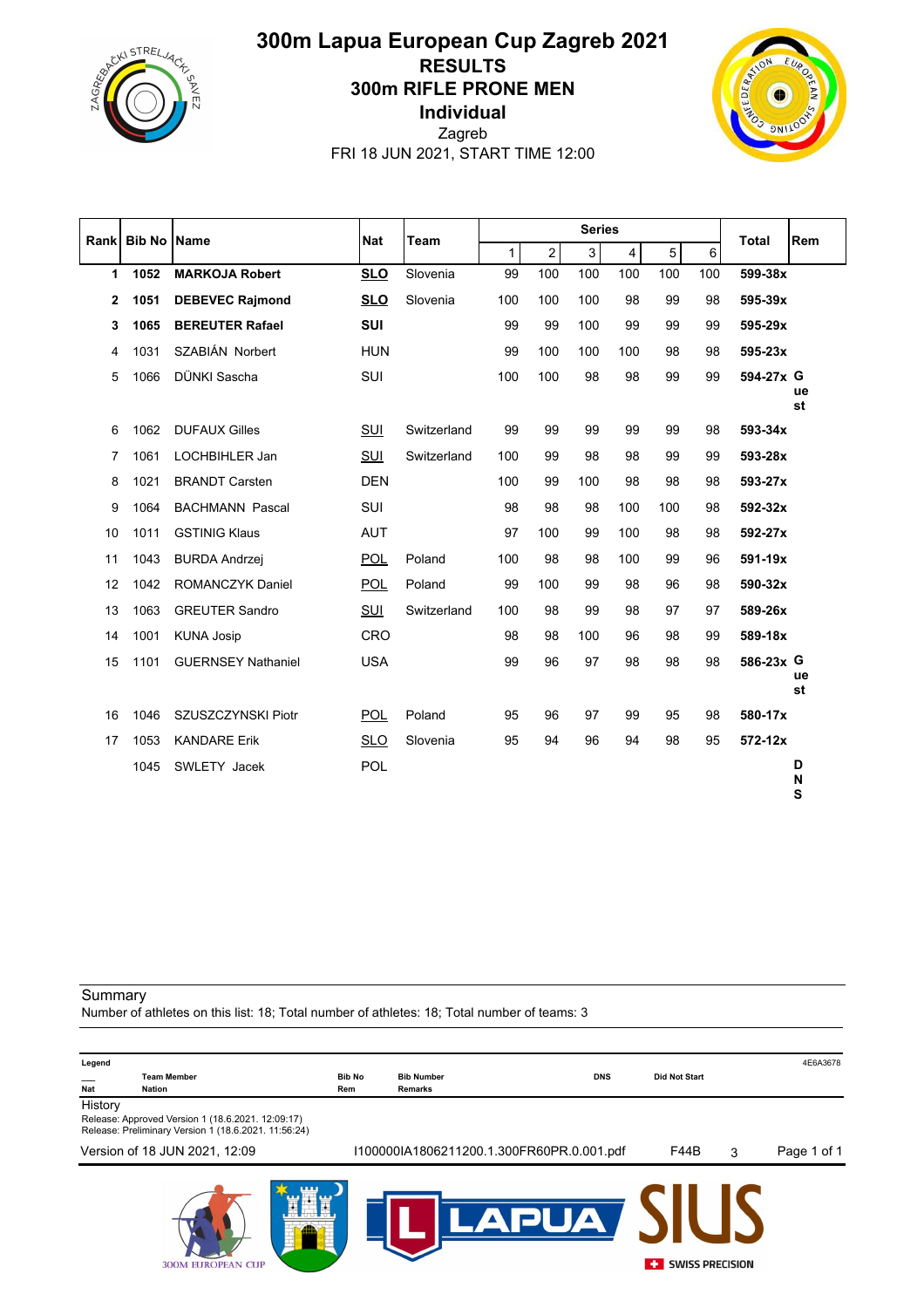

## **300m Lapua European Cup Zagreb 2021 RESULTS 300m RIFLE PRONE MEN TEAM**



Zagreb FRI 18 JUN 2021, START TIME 12:00

| <b>Rank</b>    | <b>Bib No Name</b> |                        |     |                | <b>Series</b> |     |     |     | <b>Total</b> | <b>Remarks</b> |
|----------------|--------------------|------------------------|-----|----------------|---------------|-----|-----|-----|--------------|----------------|
|                |                    |                        | 1   | 2 <sub>1</sub> | 3             | 4   | 5   | 6   |              |                |
| 1              |                    | <b>Switzerland</b>     | 299 | 296            | 296           | 295 | 295 | 294 | 1775-88x     |                |
|                | 1062               | <b>DUFAUX Gilles</b>   | 99  | 99             | 99            | 99  | 99  | 98  | 593-34x      |                |
|                | 1061               | LOCHBIHLER Jan         | 100 | 99             | 98            | 98  | 99  | 99  | 593-28x      |                |
|                | 1063               | <b>GREUTER Sandro</b>  | 100 | 98             | 99            | 98  | 97  | 97  | 589-26x      |                |
| $\overline{2}$ |                    | <b>Slovenia</b>        | 294 | 294            | 296           | 292 | 297 | 293 | 1766-89x     |                |
|                | 1052               | <b>MARKOJA Robert</b>  | 99  | 100            | 100           | 100 | 100 | 100 | 599-38x      |                |
|                | 1051               | <b>DEBEVEC Rajmond</b> | 100 | 100            | 100           | 98  | 99  | 98  | 595-39x      |                |
|                | 1053               | <b>KANDARE Erik</b>    | 95  | 94             | 96            | 94  | 98  | 95  | $572 - 12x$  |                |
| 3              |                    | <b>Poland</b>          | 294 | 294            | 294           | 297 | 290 | 292 | 1761-68x     |                |
|                | 1043               | <b>BURDA Andrzej</b>   | 100 | 98             | 98            | 100 | 99  | 96  | 591-19x      |                |
|                | 1042               | ROMANCZYK Daniel       | 99  | 100            | 99            | 98  | 96  | 98  | 590-32x      |                |
|                | 1046               | SZUSZCZYNSKI Piotr     | 95  | 96             | 97            | 99  | 95  | 98  | 580-17x      |                |

Summary

**300M EUROPEAN CUP** 

Number of athletes on this list: 9; Total number of athletes: 18; Total number of teams: 3

| Legend        |                                                                                                           |                                           |      |   | 3511AB20    |
|---------------|-----------------------------------------------------------------------------------------------------------|-------------------------------------------|------|---|-------------|
| <b>Bib No</b> | <b>Bib Number</b>                                                                                         |                                           |      |   |             |
| History       | Release: Approved Version 1 (18.6.2021. 12:09:37)<br>Release: Preliminary Version 1 (18.6.2021. 11:56:47) |                                           |      |   |             |
|               | Version of 18 JUN 2021, 12:09                                                                             | I100000TA1806211200.1.300FR60PR.0.001.pdf | F44B | 3 | Page 1 of 1 |
|               |                                                                                                           |                                           |      |   |             |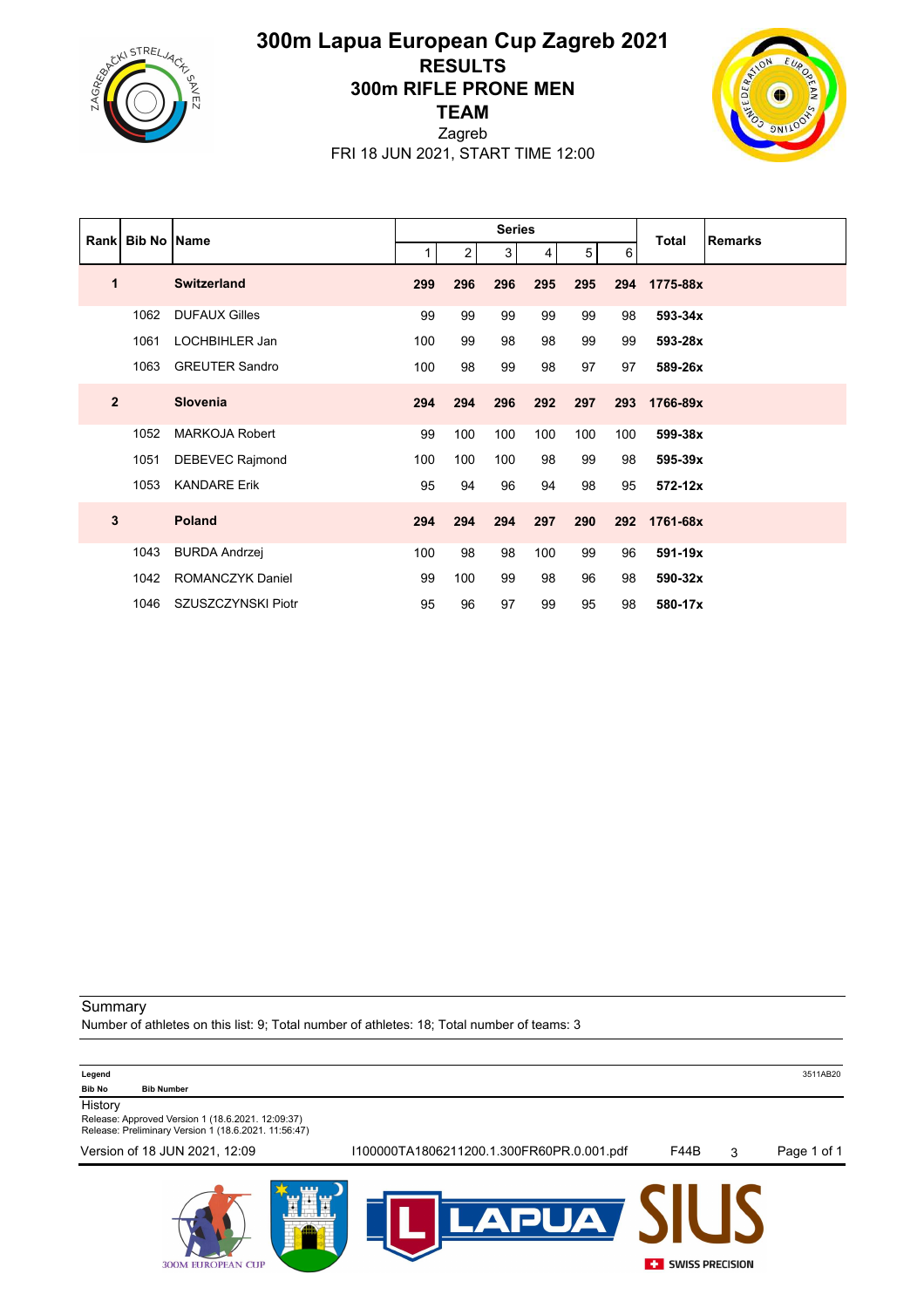

## **300m Lapua European Cup Zagreb 2021 RESULTS 300m STANDARD RIFLE OPEN Individual**



Zagreb TUE 15 JUN 2021, START TIME 14:30

| Rankl        |      | <b>Bib No Name</b>        | <b>Nat</b> | Team                 | <b>Position</b>               | <b>Series</b>   |                 | Sub               | <b>Total</b> | <b>Remarks</b> |
|--------------|------|---------------------------|------------|----------------------|-------------------------------|-----------------|-----------------|-------------------|--------------|----------------|
|              |      |                           |            |                      |                               | $\mathbf{1}$    | 2               | Total             |              |                |
| 1            | 1067 | <b>GUIGNARD Silvia</b>    | <b>SUI</b> | Switzerland Kneeling | Prone<br>Standing             | 96<br>99<br>95  | 99<br>98<br>96  | 195<br>197<br>191 | 583-18x      |                |
| $\mathbf{2}$ |      | 1052 MARKOJA Robert       | <b>SLO</b> | Slovenia             | Kneeling<br>Prone<br>Standing | 99<br>100<br>94 | 98<br>98<br>91  | 197<br>198<br>185 | 580-21x      |                |
| 3            | 1065 | <b>BEREUTER Rafael</b>    | <b>SUI</b> |                      | Kneeling<br>Prone<br>Standing | 96<br>99<br>95  | 98<br>100<br>90 | 194<br>199<br>185 | 578-23x      |                |
| 4            | 1062 | <b>DUFAUX Gilles</b>      | <b>SUI</b> | Switzerland Kneeling | Prone<br>Standing             | 95<br>97<br>99  | 95<br>96<br>95  | 190<br>193<br>194 | 577-17x      |                |
| 5            | 1061 | LOCHBIHLER Jan            | <b>SUI</b> | Switzerland Kneeling | Prone<br>Standing             | 98<br>100<br>92 | 96<br>100<br>88 | 194<br>200<br>180 | 574-24x      |                |
| 6            | 1064 | <b>BACHMANN Pascal</b>    | <b>SUI</b> |                      | Kneeling<br>Prone<br>Standing | 96<br>98<br>96  | 94<br>98<br>92  | 190<br>196<br>188 | 574-20x      |                |
| 7            | 1051 | DEBEVEC Rajmond           | SLO        | Slovenia             | Kneeling<br>Prone<br>Standing | 94<br>100<br>93 | 95<br>99<br>91  | 189<br>199<br>184 | 572-18x      |                |
| 8            | 1053 | <b>KANDARE Erik</b>       | <b>SLO</b> | Slovenia             | Kneeling<br>Prone<br>Standing | 91<br>96<br>93  | 90<br>97<br>92  | 181<br>193<br>185 | 559- 7x      |                |
|              | 1043 | <b>BURDA Andrzej</b>      | POL        |                      | Kneeling<br>Prone<br>Standing |                 |                 |                   |              | <b>DNS</b>     |
|              | 1041 | <b>KOWALCZYK Karolina</b> | POL        |                      | Kneeling<br>Prone<br>Standing |                 |                 |                   |              | <b>DNS</b>     |

**Summary** 

Number of athletes on this list: 10; Total number of athletes: 12; Total number of teams: 2

| Legend     |                                                                                                           |               |                                             |            |                        |   | 281B56F4    |
|------------|-----------------------------------------------------------------------------------------------------------|---------------|---------------------------------------------|------------|------------------------|---|-------------|
| <b>Nat</b> | <b>Team Member</b><br>Nation                                                                              | <b>Bib No</b> | <b>Bib Number</b>                           | <b>DNS</b> | <b>Did Not Start</b>   |   |             |
| History    | Release: Approved Version 1 (15.6.2021. 16:30:24)<br>Release: Preliminary Version 1 (15.6.2021. 16:18:22) |               |                                             |            |                        |   |             |
|            | Version of 15 JUN 2021, 16:30                                                                             |               | I200000IA1506211430.1.300STR3X20O.0.001.pdf |            | <b>F44B</b>            | 2 | Page 1 of 1 |
|            |                                                                                                           |               |                                             |            | <b>SWISS PRECISION</b> |   |             |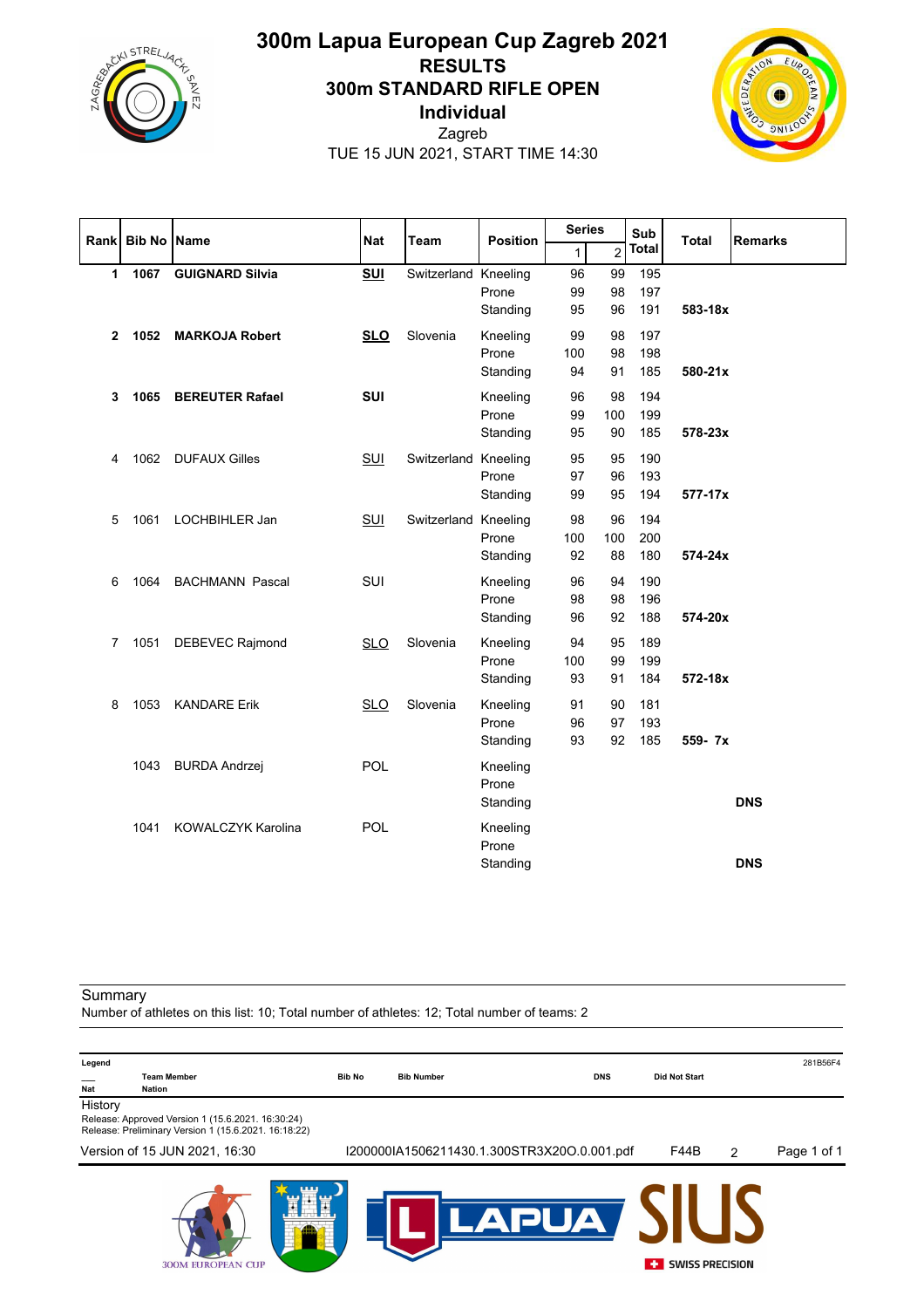

## **300m Lapua European Cup Zagreb 2021 RESULTS 300m STANDARD RIFLE OPEN MQS**



Zagreb TUE 15 JUN 2021, START TIME 14:30

| <b>Bib No Name</b> |                       | <b>Nat</b> | <b>Position</b> | <b>Series</b> |     | Sub   | <b>Total</b> | <b>Remarks</b> |
|--------------------|-----------------------|------------|-----------------|---------------|-----|-------|--------------|----------------|
|                    |                       |            |                 |               | c   | Total |              |                |
| 1063               | <b>GREUTER Sandro</b> | SUI        | Kneeling        | 97            | 93  | 190   |              |                |
|                    |                       |            | Prone           | 99            | 100 | 199   |              |                |
|                    |                       |            | Standing        | 97            | 96  | 193   | 582-24x      |                |
| 1066               | DÜNKI Sascha          | SUI        | Kneeling        | 95            | 95  | 190   |              |                |
|                    |                       |            | Prone           | 100           | 99  | 199   |              |                |
|                    |                       |            | Standing        | 92            | 93  | 185   | 574-16x      |                |

**Summary** 

Number of athletes on this list: 2; Total number of athletes: 12; Total number of teams: 2

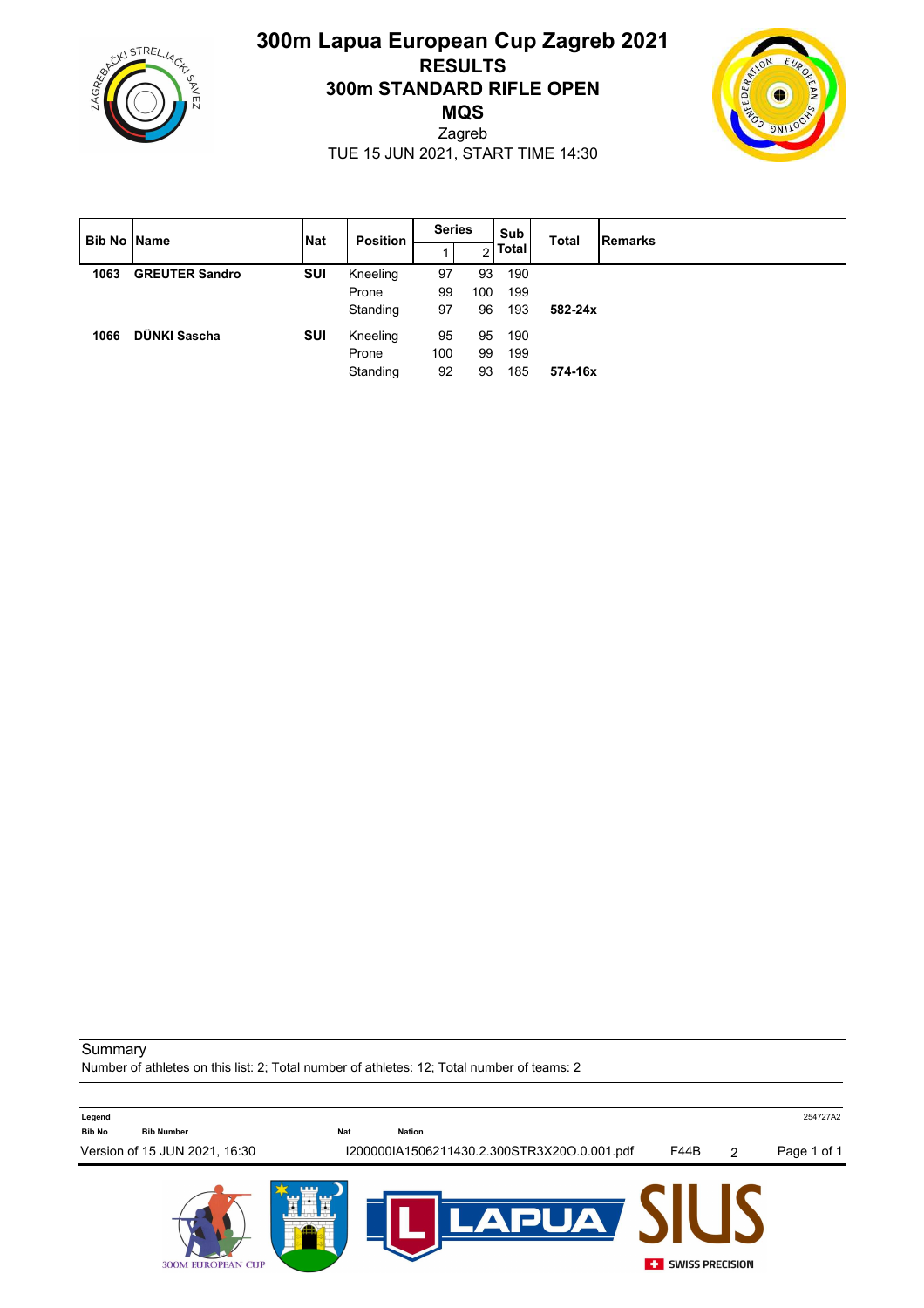

## **300m Lapua European Cup Zagreb 2021 RESULTS 300m STANDARD RIFLE OPEN TEAM**



Zagreb TUE 15 JUN 2021, START TIME 14:30

|                |      | Rank Bib No Name       | <b>Position</b> | <b>Series</b> |                | Sub          | <b>Total</b> | <b>Remarks</b> |
|----------------|------|------------------------|-----------------|---------------|----------------|--------------|--------------|----------------|
|                |      |                        |                 | $\mathbf{1}$  | $\overline{2}$ | <b>Total</b> |              |                |
| 1              |      | <b>Switzerland</b>     |                 | 289           | 290            | 579          |              |                |
|                |      |                        |                 | 296           | 294            | 590          |              |                |
|                |      |                        |                 | 286           | 279            | 565          | 1734-59x     |                |
|                | 1067 | <b>GUIGNARD Silvia</b> | Kneeling        | 96            | 99             | 195          |              |                |
|                |      |                        | Prone           | 99            | 98             | 197          |              |                |
|                |      |                        | Standing        | 95            | 96             | 191          | 583-18x      |                |
|                | 1062 | <b>DUFAUX Gilles</b>   | Kneeling        | 95            | 95             | 190          |              |                |
|                |      |                        | Prone           | 97            | 96             | 193          |              |                |
|                |      |                        | Standing        | 99            | 95             | 194          | 577-17x      |                |
|                | 1061 | LOCHBIHLER Jan         | Kneeling        | 98            | 96             | 194          |              |                |
|                |      |                        | Prone           | 100           | 100            | 200          |              |                |
|                |      |                        | Standing        | 92            | 88             | 180          | 574-24x      |                |
| $\overline{2}$ |      | Slovenia               |                 | 284           | 283            | 567          |              |                |
|                |      |                        |                 | 296           | 294            | 590          |              |                |
|                |      |                        |                 | 280           | 274            |              | 554 1711-46x |                |
|                | 1052 | <b>MARKOJA Robert</b>  | Kneeling        | 99            | 98             | 197          |              |                |
|                |      |                        | Prone           | 100           | 98             | 198          |              |                |
|                |      |                        | Standing        | 94            | 91             | 185          | 580-21x      |                |
|                | 1051 | <b>DEBEVEC Rajmond</b> | Kneeling        | 94            | 95             | 189          |              |                |
|                |      |                        | Prone           | 100           | 99             | 199          |              |                |
|                |      |                        | Standing        | 93            | 91             | 184          | 572-18x      |                |
|                | 1053 | <b>KANDARE Erik</b>    | Kneeling        | 91            | 90             | 181          |              |                |
|                |      |                        | Prone           | 96            | 97             | 193          |              |                |
|                |      |                        | Standing        | 93            | 92             | 185          | 559-7x       |                |

**Summary** 

**300M EUROPEAN CUP** 

Number of athletes on this list: 6; Total number of athletes: 12; Total number of teams: 2

**Legend** 9FB18DB5 **Bib No Bib Number History** Release: Approved Version 1 (15.6.2021. 16:31:09) Version of 15 JUN 2021, 16:31 I200000TA1506211430.1.300STR3X20O.0.001.pdf F44B 2 Page 1 of 1**DL**  $\blacktriangle$  $\blacktriangle$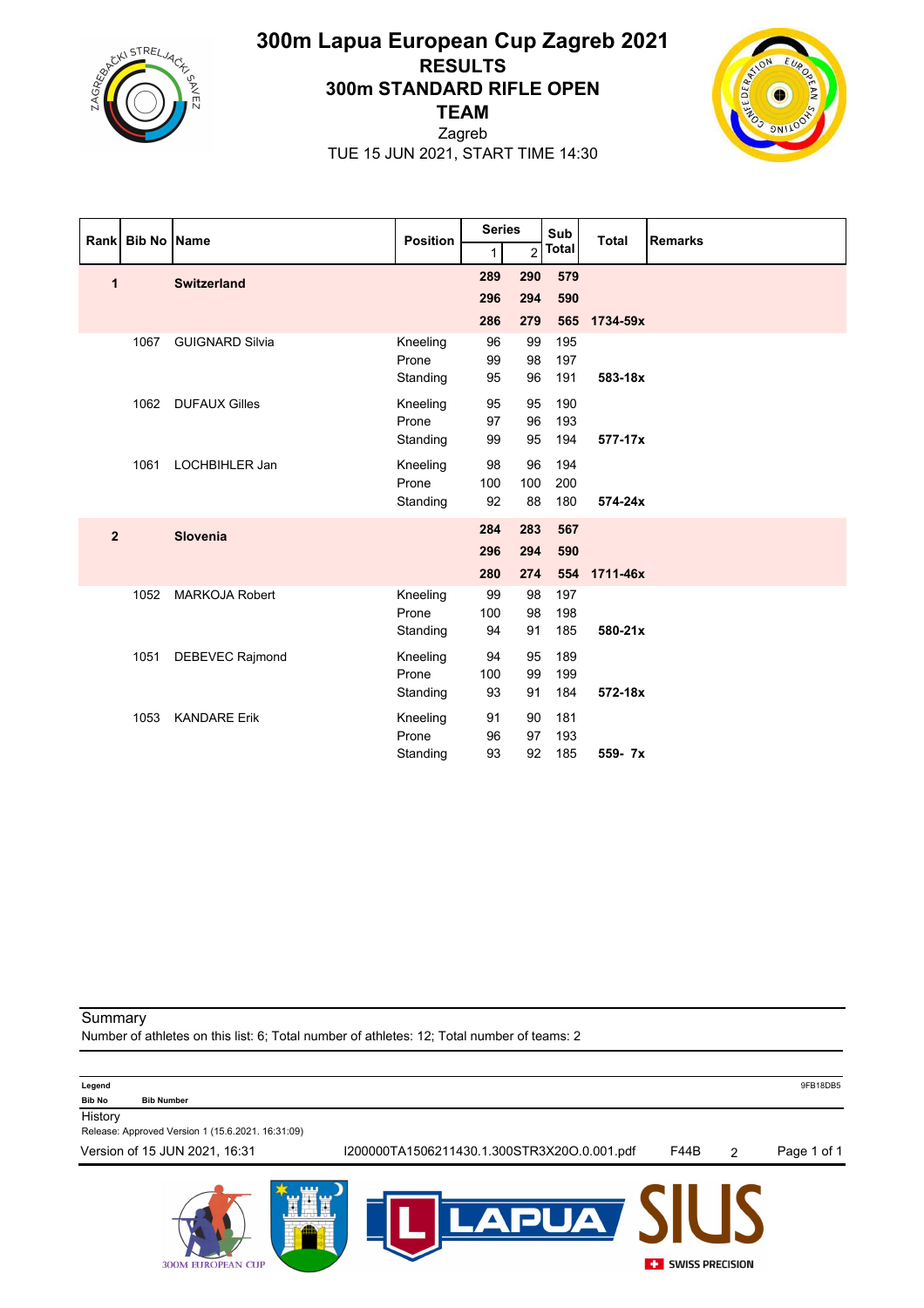

## **300m Lapua European Cup Zagreb 2021 RESULTS 300m RIFLE 3 POSITIONS WOMEN Individual**



Zagreb WED 16 JUN 2021, START TIME 09:00

| Rank          | <b>Bib No Name</b> |                           | <b>Nat</b> | <b>Position</b> |     | <b>Series</b> |     |     | Sub   | <b>Total</b> | <b>Remarks</b> |
|---------------|--------------------|---------------------------|------------|-----------------|-----|---------------|-----|-----|-------|--------------|----------------|
|               |                    |                           |            |                 |     | 2             | 3   | Δ   | Total |              |                |
| 1             | 1067               | <b>GUIGNARD Silvia</b>    | <b>SUI</b> | Kneeling        | 100 | 98            | 100 | 100 | 398   |              |                |
|               |                    |                           |            | Prone           | 100 | 99            | 100 | 96  | 395   |              |                |
|               |                    |                           |            | Standing        | 98  | 96            | 94  | 96  | 384   | 1177-45x     |                |
| $\mathcal{P}$ |                    | 1054 KUHARIČ Urška        | <b>SLO</b> | Kneeling        | 97  | 96            | 96  | 99  | 388   |              |                |
|               |                    |                           |            | Prone           | 100 | 98            | 94  | 97  | 389   |              |                |
|               |                    |                           |            | Standing        | 95  | 96            | 93  | 92  | 376   | $1153 - 41x$ |                |
| 3             | 1069               | <b>SENTI Anja</b>         | SUI        | Kneeling        | 96  | 88            | 98  | 90  | 372   |              |                |
|               |                    |                           |            | Prone           | 100 | 99            | 98  | 98  | 395   |              |                |
|               |                    |                           |            | Standing        | 98  | 95            | 93  | 97  | 383   | 1150-49x     |                |
| 4             | 1068               | <b>ZÜGER Muriel</b>       | <b>SUI</b> | Kneeling        | 94  | 94            | 95  | 93  | 376   |              |                |
|               |                    |                           |            | Prone           | 97  | 99            | 99  | 98  | 393   |              |                |
|               |                    |                           |            | Standing        | 92  | 94            | 95  | 93  | 374   | 1143-25x     |                |
|               | 1041               | <b>KOWALCZYK Karolina</b> | <b>POL</b> | Kneeling        |     |               |     |     |       |              |                |
|               |                    |                           |            | Prone           |     |               |     |     |       |              |                |
|               |                    |                           |            | Standing        |     |               |     |     |       |              | <b>DNS</b>     |

Summary

Number of athletes on this list: 5; Total number of athletes: 5; Total number of teams: 0

| Legend        |                                                                                                           |            |                                          |     |                        |   | A2A343C6    |
|---------------|-----------------------------------------------------------------------------------------------------------|------------|------------------------------------------|-----|------------------------|---|-------------|
| <b>Bib No</b> | <b>Bib Number</b>                                                                                         | <b>DNS</b> | <b>Did Not Start</b>                     | Nat | Nation                 |   |             |
| History       |                                                                                                           |            |                                          |     |                        |   |             |
|               | Release: Approved Version 1 (16.6.2021. 12:11:34)<br>Release: Preliminary Version 1 (16.6.2021. 11:55:56) |            |                                          |     |                        |   |             |
|               | Version of 16 JUN 2021, 12:11                                                                             |            | I000000IA1606210900.1.300R3X40.0.001.pdf |     | F44B                   | 5 | Page 1 of 1 |
|               | <b>300M EUROPEAN CUP</b>                                                                                  |            |                                          |     | <b>SWISS PRECISION</b> |   |             |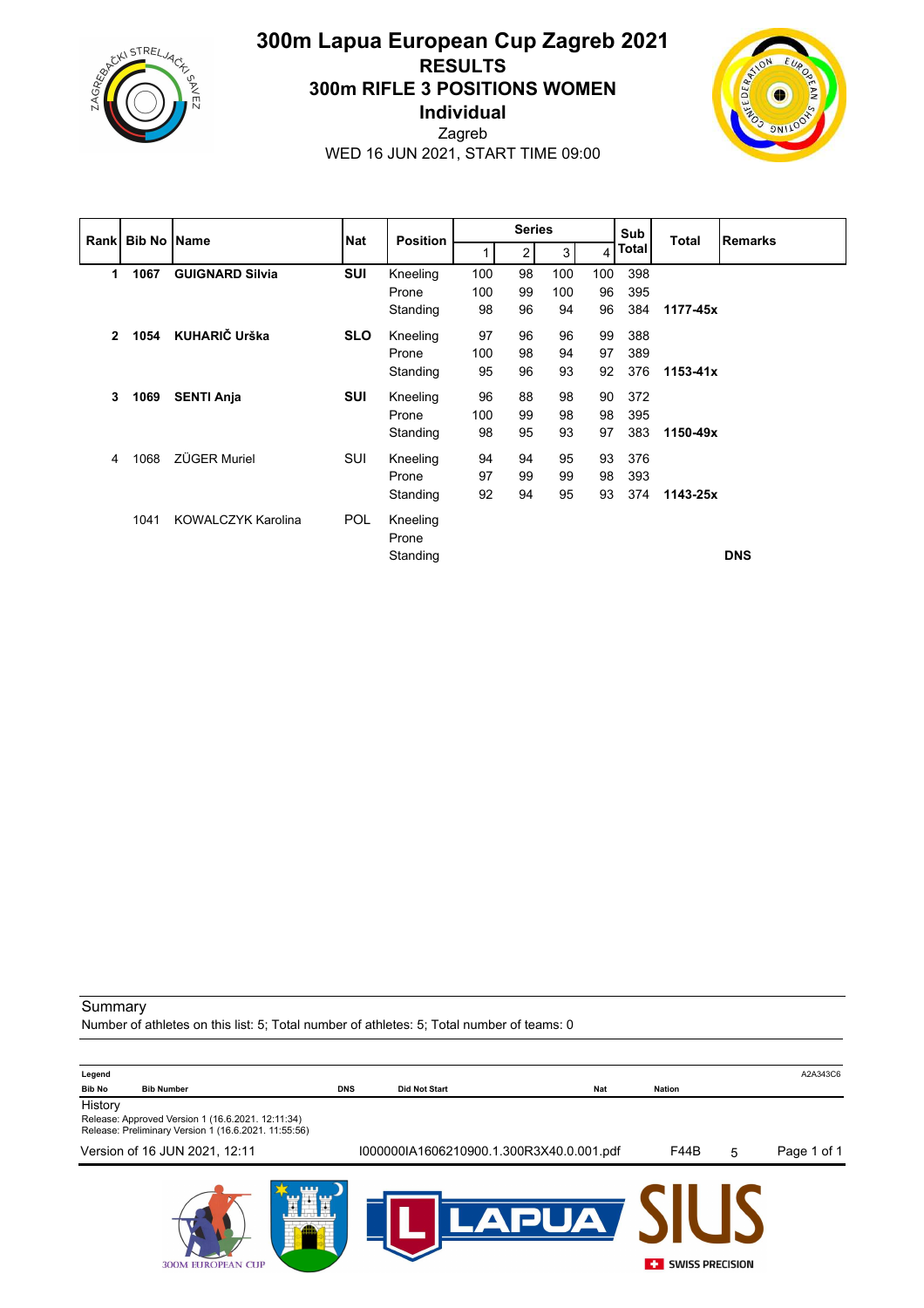

## **300m Lapua European Cup Zagreb 2021 RESULTS 300m RIFLE PRONE WOMEN Individual** Zagreb



FRI 18 JUN 2021, START TIME 12:00

| Rankl          | <b>Bib No Name</b> |                        | <b>Nat</b> |     |     | <b>Series</b> |                |     |    | <b>Total</b> | <b>IRemarks</b> |
|----------------|--------------------|------------------------|------------|-----|-----|---------------|----------------|-----|----|--------------|-----------------|
|                |                    |                        |            |     | 2   | 3             | $\overline{4}$ | 5   | 6  |              |                 |
|                | 1067               | <b>GUIGNARD Silvia</b> | <b>SUI</b> | 98  | 100 | 98            | 100            | 100 | 98 | 594-25x      |                 |
| $\overline{2}$ | 1068               | <b>ZÜGER Muriel</b>    | <b>SUI</b> | 98  | 98  | 99            | 98             | 99  | 99 | 591-24x      |                 |
| 3              | 1054               | KUHARIČ Urška          | <b>SLO</b> | 98  | 98  | 97            | 100            | 98  | 97 | 588-26x      |                 |
| 4              | 1069               | SENTI Anja             | SUI        | 100 | 98  | 98            | 96             | 97  | 97 | 586-25x      |                 |

#### Summary Number of athletes on this list: 4; Total number of athletes: 4; Total number of teams: 0

| Legend | D5953E5F<br>. |
|--------|---------------|
|        |               |

#### **Bib No Bib Number Nat Nation**

**History** 

Release: Approved Version 1 (18.6.2021. 12:00:35) Release: Preliminary Version 1 (18.6.2021. 11:49:08)

Version of 18 JUN 2021, 12:00 I000000IA1806211200.1.300R60PR.0.001.pdf F44B 4 Page 1 of 1



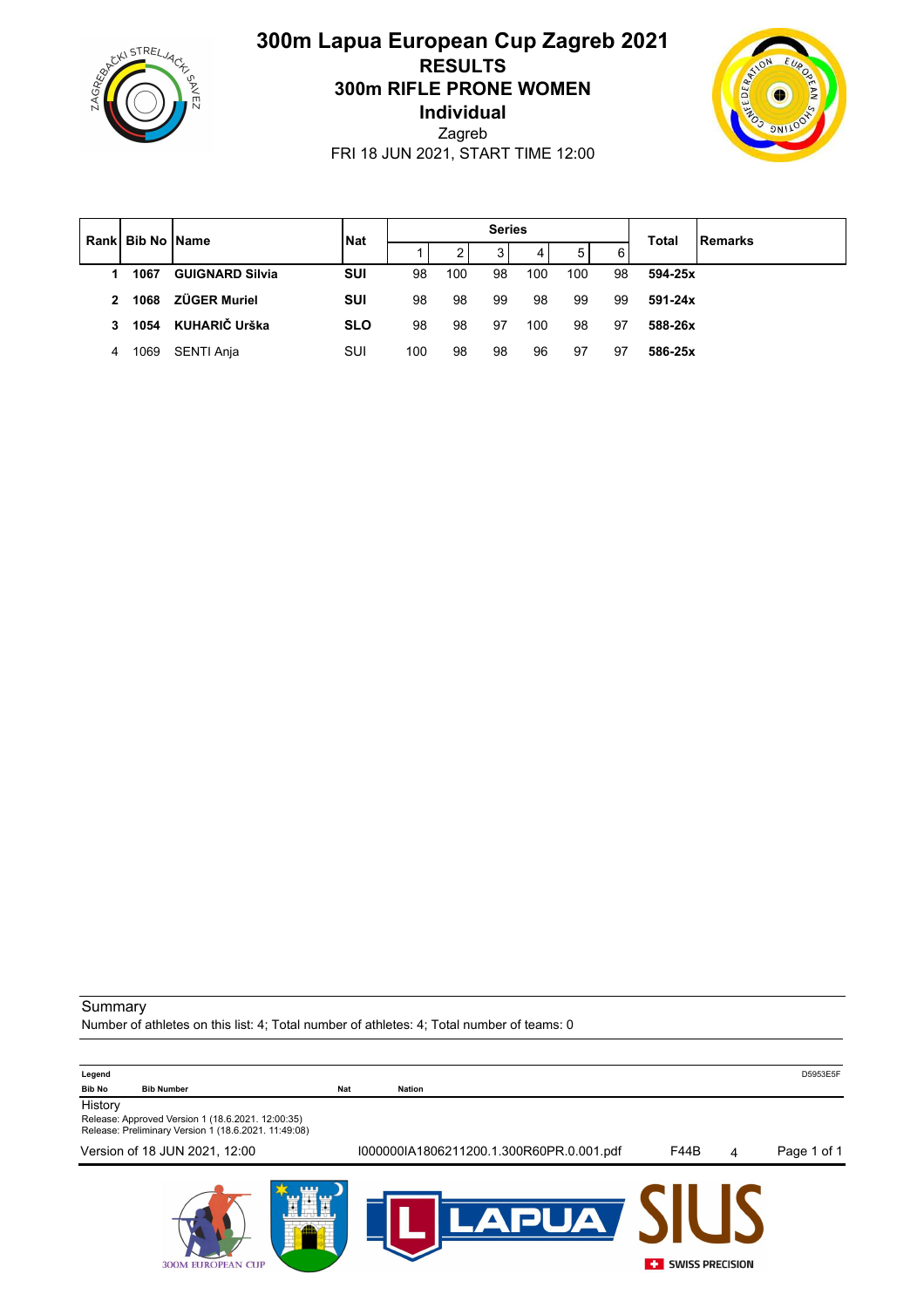

## **300m Lapua European Cup Croatia 2021 RESULTS 300m RIFLE 3 POSITIONS MEN Individual** Zagreb THU 17 JUN 2021, START TIME 09:00



| Rankl        | <b>Bib No Name</b> |                         | <b>Nat</b> | <b>Team</b> | <b>Position</b> |     | <b>Series</b>  |     |                | Sub          | <b>Total</b> | Rem |
|--------------|--------------------|-------------------------|------------|-------------|-----------------|-----|----------------|-----|----------------|--------------|--------------|-----|
|              |                    |                         |            |             |                 | 1   | $\overline{c}$ | 3   | $\overline{4}$ | <b>Total</b> |              |     |
| 1            | 1061               | <b>LOCHBIHLER Jan</b>   | <b>SUI</b> | Switzerland | Kneeling        | 99  | 99             | 99  | 100            | 397          |              |     |
|              |                    |                         |            |             | Prone           | 100 | 100            | 100 | 100            | 400          |              |     |
|              |                    |                         |            |             | Standing        | 97  | 99             | 95  | 93             | 384          | 1181-61x     |     |
| $\mathbf{2}$ | 1063               | <b>GREUTER Sandro</b>   | <b>SUI</b> | Switzerland | Kneeling        | 99  | 95             | 100 | 98             | 392          |              |     |
|              |                    |                         |            |             | Prone           | 100 | 100            | 100 | 99             | 399          |              |     |
|              |                    |                         |            |             | Standing        | 98  | 98             | 96  | 98             | 390          | 1181-48x     |     |
| 3            | 1062               | <b>DUFAUX Gilles</b>    | <b>SUI</b> | Switzerland | Kneeling        | 99  | 97             | 97  | 98             | 391          |              |     |
|              |                    |                         |            |             | Prone           | 100 | 100            | 100 | 99             | 399          |              |     |
|              |                    |                         |            |             | Standing        | 95  | 97             | 97  | 100            | 389          | 1179-40x     |     |
| 4            | 1064               | <b>BACHMANN Pascal</b>  | SUI        |             | Kneeling        | 97  | 98             | 97  | 98             | 390          |              |     |
|              |                    |                         |            |             | Prone           | 99  | 99             | 97  | 97             | 392          |              |     |
|              |                    |                         |            |             | Standing        | 97  | 98             | 96  | 97             | 388          | 1170-43x     |     |
| 5            | 1066               | DÜNKI Sascha            | SUI        |             | Kneeling        | 95  | 98             | 99  | 98             | 390          |              |     |
|              |                    |                         |            |             | Prone           | 98  | 98             | 99  | 98             | 393          |              |     |
|              |                    |                         |            |             | Standing        | 95  | 95             | 99  | 94             | 383          | 1166-41x     |     |
| 6            | 1052               | <b>MARKOJA Robert</b>   | <b>SLO</b> | Slovenia    | Kneeling        | 97  | 99             | 99  | 97             | 392          |              |     |
|              |                    |                         |            |             | Prone           | 100 | 100            | 100 | 99             | 399          |              |     |
|              |                    |                         |            |             | Standing        | 90  | 94             | 93  | 94             | 371          | 1162-49x     |     |
| 7            | 1065               | <b>BEREUTER Rafael</b>  | SUI        |             | Kneeling        | 98  | 99             | 98  | 97             | 392          |              |     |
|              |                    |                         |            |             | Prone           | 100 | 98             | 99  | 99             | 396          |              |     |
|              |                    |                         |            |             | Standing        | 93  | 94             | 90  | 96             | 373          | 1161-37x     |     |
| 8            | 1051               | <b>DEBEVEC Rajmond</b>  | <b>SLO</b> | Slovenia    | Kneeling        | 99  | 98             | 99  | 98             | 394          |              |     |
|              |                    |                         |            |             | Prone           | 100 | 98             | 100 | 97             | 395          |              |     |
|              |                    |                         |            |             | Standing        | 87  | 95             | 92  | 88             | 362          | $1151 - 43x$ |     |
| 9            | 1042               | <b>ROMANCZYK Daniel</b> | POL        |             | Kneeling        | 91  | 95             | 92  | 97             | 375          |              |     |
|              |                    |                         |            |             | Prone           | 99  | 99             | 100 | 98             | 396          |              |     |
|              |                    |                         |            |             | Standing        | 88  | 89             | 90  | 88             | 355          | 1126-35x     |     |
| 10           | 1053               | <b>KANDARE Erik</b>     | <b>SLO</b> | Slovenia    | Kneeling        | 94  | 97             | 93  | 93             | 377          |              |     |
|              |                    |                         |            |             | Prone           | 97  | 98             | 91  | 95             | 381          |              |     |
|              |                    |                         |            |             | Standing        | 92  | 87             | 89  | 90             | 358          | 1116-18x     |     |

## **Summary**

Number of athletes on this list: 10; Total number of athletes: 10; Total number of teams: 2

| Legend<br>Rem | <b>Team Member</b><br>Remarks                                                                                                                                     | <b>Bib No</b> | <b>Nat</b><br><b>Bib Number</b>           | Nation                      | 3FE9BDFB    |
|---------------|-------------------------------------------------------------------------------------------------------------------------------------------------------------------|---------------|-------------------------------------------|-----------------------------|-------------|
| History       | Release: Approved Version 1 (17.6.2021. 12:01:13)<br>Release: Preliminary Version 2 (17.6.2021. 11:48:40)<br>Release: Preliminary Version 1 (17.6.2021. 11:42:53) |               |                                           |                             |             |
|               | Version of 17 JUN 2021, 12:01                                                                                                                                     |               | I100000IA1706210900.1.300FR3X40.0.001.pdf | F44B                        | Page 1 of 1 |
|               | <b>300M EUROPEAN CUP</b>                                                                                                                                          |               |                                           | <b>SWISS PRECISION</b><br>œ |             |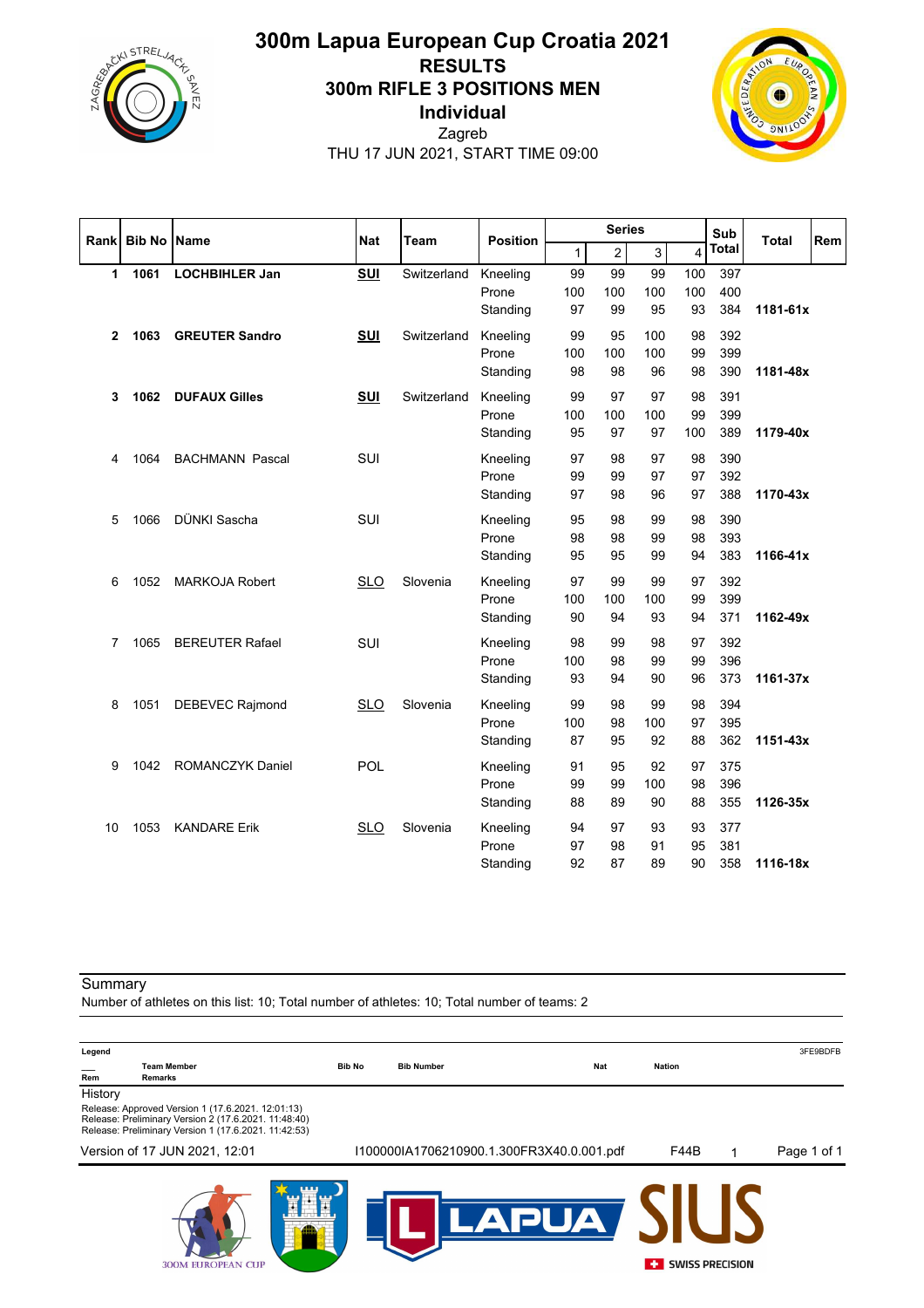

## **300m Lapua European Cup Croatia 2021 RESULTS 300m RIFLE 3 POSITIONS MEN TEAM**



Zagreb THU 17 JUN 2021, START TIME 09:00

|                | Rank Bib No Name |                        | <b>Position</b> |              | <b>Series</b>    |     |     | Sub      | <b>Total</b>       | <b>Remarks</b> |
|----------------|------------------|------------------------|-----------------|--------------|------------------|-----|-----|----------|--------------------|----------------|
|                |                  |                        |                 | $\mathbf{1}$ | $\boldsymbol{2}$ | 3   | 4   | Total    |                    |                |
| 1              |                  | <b>Switzerland</b>     |                 | 297          | 291              | 296 |     | 296 1180 |                    |                |
|                |                  |                        |                 | 300          | 300              | 300 |     | 298 1198 |                    |                |
|                |                  |                        |                 | 290          | 294              | 288 |     |          | 291 1163 3541-149x |                |
|                | 1061             | LOCHBIHLER Jan         | Kneeling        | 99           | 99               | 99  | 100 | 397      |                    |                |
|                |                  |                        | Prone           | 100          | 100              | 100 | 100 | 400      |                    |                |
|                |                  |                        | Standing        | 97           | 99               | 95  | 93  | 384      | 1181-61x           |                |
|                | 1063             | <b>GREUTER Sandro</b>  | Kneeling        | 99           | 95               | 100 | 98  | 392      |                    |                |
|                |                  |                        | Prone           | 100          | 100              | 100 | 99  | 399      |                    |                |
|                |                  |                        | Standing        | 98           | 98               | 96  | 98  | 390      | 1181-48x           |                |
|                | 1062             | <b>DUFAUX Gilles</b>   | Kneeling        | 99           | 97               | 97  | 98  | 391      |                    |                |
|                |                  |                        | Prone           | 100          | 100              | 100 | 99  | 399      |                    |                |
|                |                  |                        | Standing        | 95           | 97               | 97  | 100 | 389      | 1179-40x           |                |
| $\overline{2}$ |                  | <b>Slovenia</b>        |                 | 290          | 294              | 291 |     | 288 1163 |                    |                |
|                |                  |                        |                 | 297          | 296              | 291 |     | 291 1175 |                    |                |
|                |                  |                        |                 | 269          | 276              | 274 |     |          | 272 1091 3429-110x |                |
|                | 1052             | <b>MARKOJA Robert</b>  | Kneeling        | 97           | 99               | 99  | 97  | 392      |                    |                |
|                |                  |                        | Prone           | 100          | 100              | 100 | 99  | 399      |                    |                |
|                |                  |                        | Standing        | 90           | 94               | 93  | 94  | 371      | 1162-49x           |                |
|                | 1051             | <b>DEBEVEC Rajmond</b> | Kneeling        | 99           | 98               | 99  | 98  | 394      |                    |                |
|                |                  |                        | Prone           | 100          | 98               | 100 | 97  | 395      |                    |                |
|                |                  |                        | Standing        | 87           | 95               | 92  | 88  | 362      | $1151 - 43x$       |                |
|                | 1053             | <b>KANDARE Erik</b>    | Kneeling        | 94           | 97               | 93  | 93  | 377      |                    |                |
|                |                  |                        | Prone           | 97           | 98               | 91  | 95  | 381      |                    |                |
|                |                  |                        | Standing        | 92           | 87               | 89  | 90  | 358      | 1116-18x           |                |

Summary

**300M EUROPEAN CUP** 

Number of athletes on this list: 6; Total number of athletes: 10; Total number of teams: 2

| Legend                                                       |                                           |      | 11E9B2A7    |
|--------------------------------------------------------------|-------------------------------------------|------|-------------|
| <b>Bib No</b><br><b>Bib Number</b>                           |                                           |      |             |
| History<br>Release: Approved Version 1 (17.6.2021. 12:01:36) |                                           |      |             |
| Release: Preliminary Version 1 (17.6.2021. 11:55:42)         |                                           |      |             |
| Version of 17 JUN 2021, 12:01                                | I100000TA1706210900.1.300FR3X40.0.001.pdf | F44B | Page 1 of 1 |
|                                                              |                                           |      |             |
|                                                              |                                           |      |             |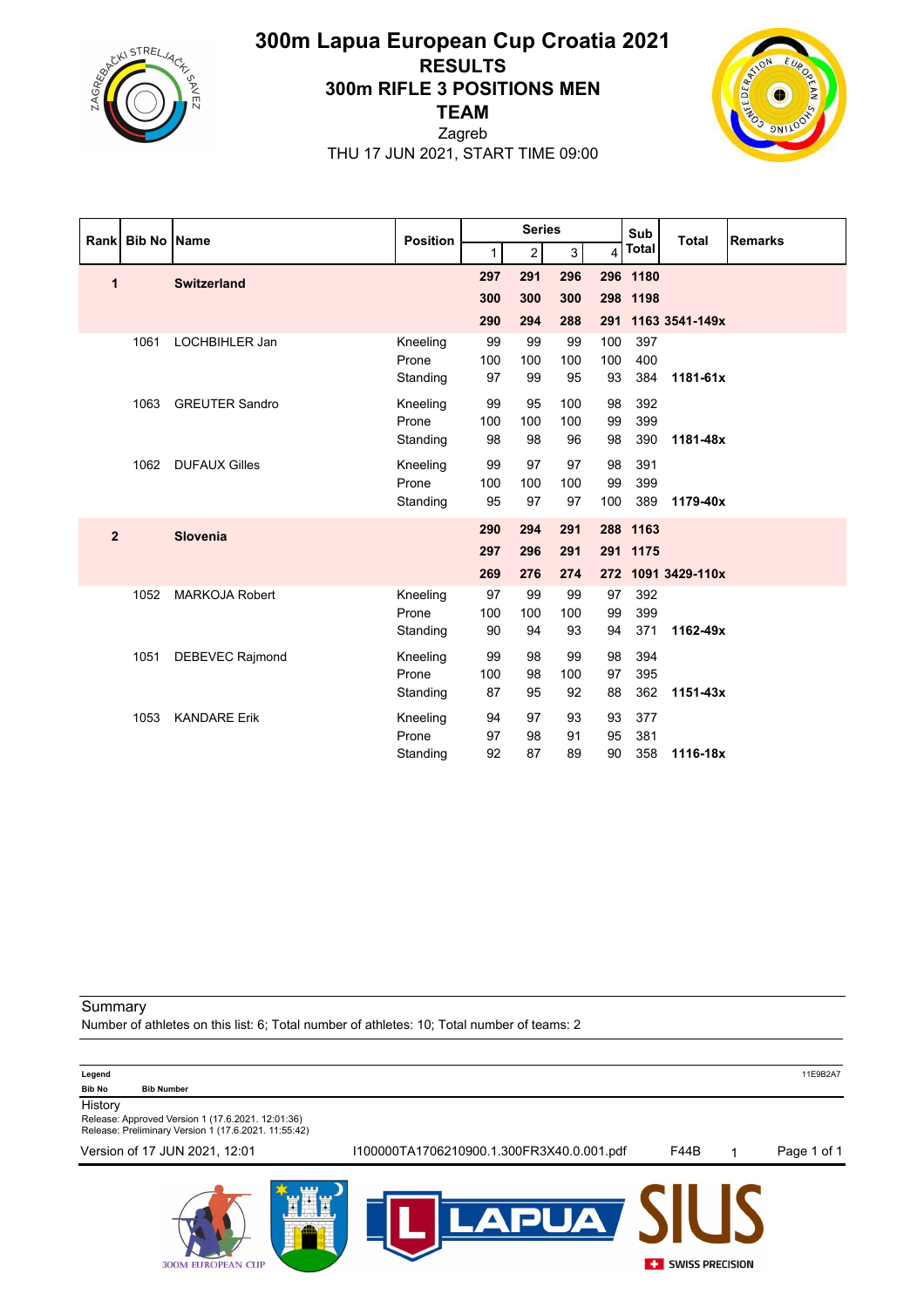

## **300m Lapua European Cup Croatia 2021 RESULTS 300m RIFLE PRONE MEN Individual** Zagreb

FRI 18 JUN 2021, START TIME 09:00



| Rank | <b>Bib No</b> | <b>Name</b>               | <b>Nat</b> | Team        | <b>Series</b> |                |     |     | <b>Total</b> | <b>Rem</b>       |           |          |
|------|---------------|---------------------------|------------|-------------|---------------|----------------|-----|-----|--------------|------------------|-----------|----------|
|      |               |                           |            |             | 1             | $\overline{c}$ | 3   | 4   | 5            | $6 \overline{6}$ |           |          |
| 1    | 1062          | <b>DUFAUX Gilles</b>      | <b>SUI</b> | Switzerland | 100           | 100            | 100 | 100 | 100          | 100              | 600-37x   |          |
| 2    | 1051          | <b>DEBEVEC Rajmond</b>    | <b>SLO</b> | Slovenia    | 100           | 99             | 100 | 100 | 100          | 100              | 599-36x   |          |
| 3    | 1065          | <b>BEREUTER Rafael</b>    | <b>SUI</b> |             | 99            | 100            | 99  | 100 | 100          | 99               | 597-41x G | ue       |
|      |               |                           |            |             |               |                |     |     |              |                  |           | st       |
| 4    | 1061          | LOCHBIHLER Jan            | SUI        | Switzerland | 100           | 99             | 100 | 98  | 100          | 100              | 597-33x   |          |
| 5    | 1052          | <b>MARKOJA Robert</b>     | <b>SLO</b> | Slovenia    | 100           | 99             | 99  | 99  | 100          | 100              | 597-32x   |          |
| 6    | 1042          | <b>ROMANCZYK Daniel</b>   | <b>POL</b> | Poland      | 100           | 100            | 99  | 100 | 99           | 99               | 597-30x   |          |
| 7    | 1021          | <b>BRANDT Carsten</b>     | <b>DEN</b> |             | 100           | 99             | 100 | 98  | 100          | 99               | 596-33x   |          |
| 8    | 1063          | <b>GREUTER Sandro</b>     | <b>SUI</b> | Switzerland | 100           | 100            | 99  | 99  | 98           | 99               | 595-32x   |          |
| 9    | 1064          | <b>BACHMANN Pascal</b>    | SUI        |             | 99            | 98             | 100 | 100 | 99           | 99               | 595-31x   |          |
| 10   | 1066          | DÜNKI Sascha              | SUI        |             | 99            | 100            | 100 | 97  | 100          | 99               | 595-27x   |          |
| 11   | 1031          | SZABIÁN Norbert           | <b>HUN</b> |             | 99            | 97             | 98  | 99  | 100          | 100              | 593-28x   |          |
| 12   | 1011          | <b>GSTINIG Klaus</b>      | <b>AUT</b> |             | 98            | 99             | 99  | 100 | 98           | 99               | 593-28x   |          |
| 13   | 1001          | <b>KUNA Josip</b>         | CRO        |             | 98            | 99             | 98  | 100 | 100          | 97               | 592-31x   |          |
| 14   | 1053          | <b>KANDARE Erik</b>       | <b>SLO</b> | Slovenia    | 98            | 98             | 99  | 99  | 98           | 100              | 592-23x   |          |
| 15   | 1101          | <b>GUERNSEY Nathaniel</b> | <b>USA</b> |             | 100           | 97             | 97  | 99  | 99           | 95               | 587-21x G |          |
|      |               |                           |            |             |               |                |     |     |              |                  |           | ue<br>st |
| 16   | 1043          | <b>BURDA Andrzej</b>      | <b>POL</b> | Poland      | 98            | 89             | 98  | 98  | 99           | 99               | 581-30x   |          |
| 17   | 1046          | SZUSZCZYNSKI Piotr        | <b>POL</b> | Poland      | 96            | 98             | 96  | 93  | 99           | 96               | 578-19x   |          |
|      | 1045          | SWLETY Jacek              | POL        |             |               |                |     |     |              |                  |           | D        |
|      |               |                           |            |             |               |                |     |     |              |                  |           | N<br>S   |

#### **Summary**

Number of athletes on this list: 18; Total number of athletes: 18; Total number of teams: 3

| Legend     |                                                     |                      |                                            |                      |                        | 4D9349DE    |
|------------|-----------------------------------------------------|----------------------|--------------------------------------------|----------------------|------------------------|-------------|
| <b>Nat</b> | <b>Team Member</b><br><b>Nation</b>                 | <b>Bib No</b><br>Rem | <b>DNS</b><br><b>Bib Number</b><br>Remarks | <b>Did Not Start</b> |                        |             |
| History    | Release: Approved Version 1 (18.6.2021. 10:08:00)   |                      |                                            |                      |                        |             |
|            | Release: Preliminary Version 1 (18.6.2021. 9:55:03) |                      |                                            |                      |                        |             |
|            | Version of 18 JUN 2021, 10:08                       |                      | I100000IA1806210900.1.300FR60PR.0.001.pdf  | F44B                 | 3                      | Page 1 of 1 |
|            |                                                     | E                    |                                            |                      | <b>SWISS PRECISION</b> |             |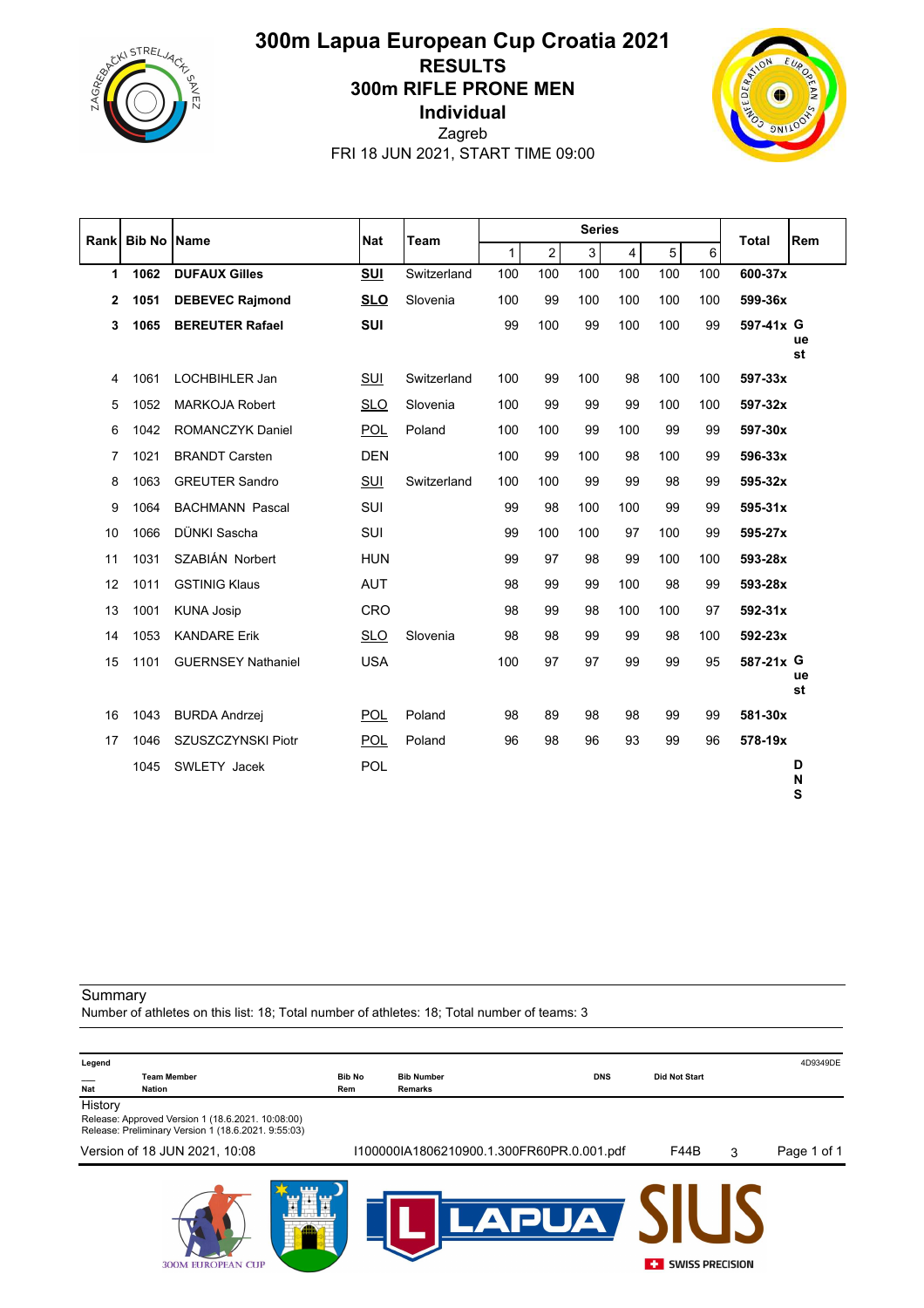

## **300m Lapua European Cup Croatia 2021 RESULTS 300m RIFLE PRONE MEN TEAM**



Zagreb FRI 18 JUN 2021, START TIME 09:00

|                | Rank   Bib No   Name |                         |     |                | <b>Series</b> |     |     |     | <b>Total</b>  | <b>Remarks</b> |
|----------------|----------------------|-------------------------|-----|----------------|---------------|-----|-----|-----|---------------|----------------|
|                |                      |                         | 1   | $\overline{2}$ | 3             | 4   | 5   | 6   |               |                |
| 1              |                      | <b>Switzerland</b>      | 300 | 299            | 299           | 297 | 298 |     | 299 1792-102x |                |
|                | 1062                 | <b>DUFAUX Gilles</b>    | 100 | 100            | 100           | 100 | 100 | 100 | 600-37x       |                |
|                | 1061                 | LOCHBIHLER Jan          | 100 | 99             | 100           | 98  | 100 | 100 | 597-33x       |                |
|                | 1063                 | <b>GREUTER Sandro</b>   | 100 | 100            | 99            | 99  | 98  | 99  | 595-32x       |                |
| $\overline{2}$ |                      | <b>Slovenia</b>         | 298 | 296            | 298           | 298 | 298 |     | 300 1788-91x  |                |
|                | 1051                 | <b>DEBEVEC Rajmond</b>  | 100 | 99             | 100           | 100 | 100 | 100 | 599-36x       |                |
|                | 1052                 | <b>MARKOJA Robert</b>   | 100 | 99             | 99            | 99  | 100 | 100 | 597-32x       |                |
|                | 1053                 | <b>KANDARE Erik</b>     | 98  | 98             | 99            | 99  | 98  | 100 | 592-23x       |                |
| 3              |                      | <b>Poland</b>           | 294 | 287            | 293           | 291 | 297 |     | 294 1756-79x  |                |
|                | 1042                 | <b>ROMANCZYK Daniel</b> | 100 | 100            | 99            | 100 | 99  | 99  | 597-30x       |                |
|                | 1043                 | <b>BURDA Andrzej</b>    | 98  | 89             | 98            | 98  | 99  | 99  | 581-30x       |                |
|                | 1046                 | SZUSZCZYNSKI Piotr      | 96  | 98             | 96            | 93  | 99  | 96  | 578-19x       |                |

Summary

**300M EUROPEAN CUP** 

Number of athletes on this list: 9; Total number of athletes: 18; Total number of teams: 3

| Legend<br><b>Bib No</b> | <b>Bib Number</b>                                                                                        |                                           |             |   | 1D7525B7    |
|-------------------------|----------------------------------------------------------------------------------------------------------|-------------------------------------------|-------------|---|-------------|
| History                 | Release: Approved Version 1 (18.6.2021. 10:09:09)<br>Release: Preliminary Version 1 (18.6.2021. 9:55:41) |                                           |             |   |             |
|                         | Version of 18 JUN 2021, 10:09                                                                            | I100000TA1806210900.1.300FR60PR.0.001.pdf | <b>F44B</b> | 3 | Page 1 of 1 |
|                         |                                                                                                          |                                           |             |   |             |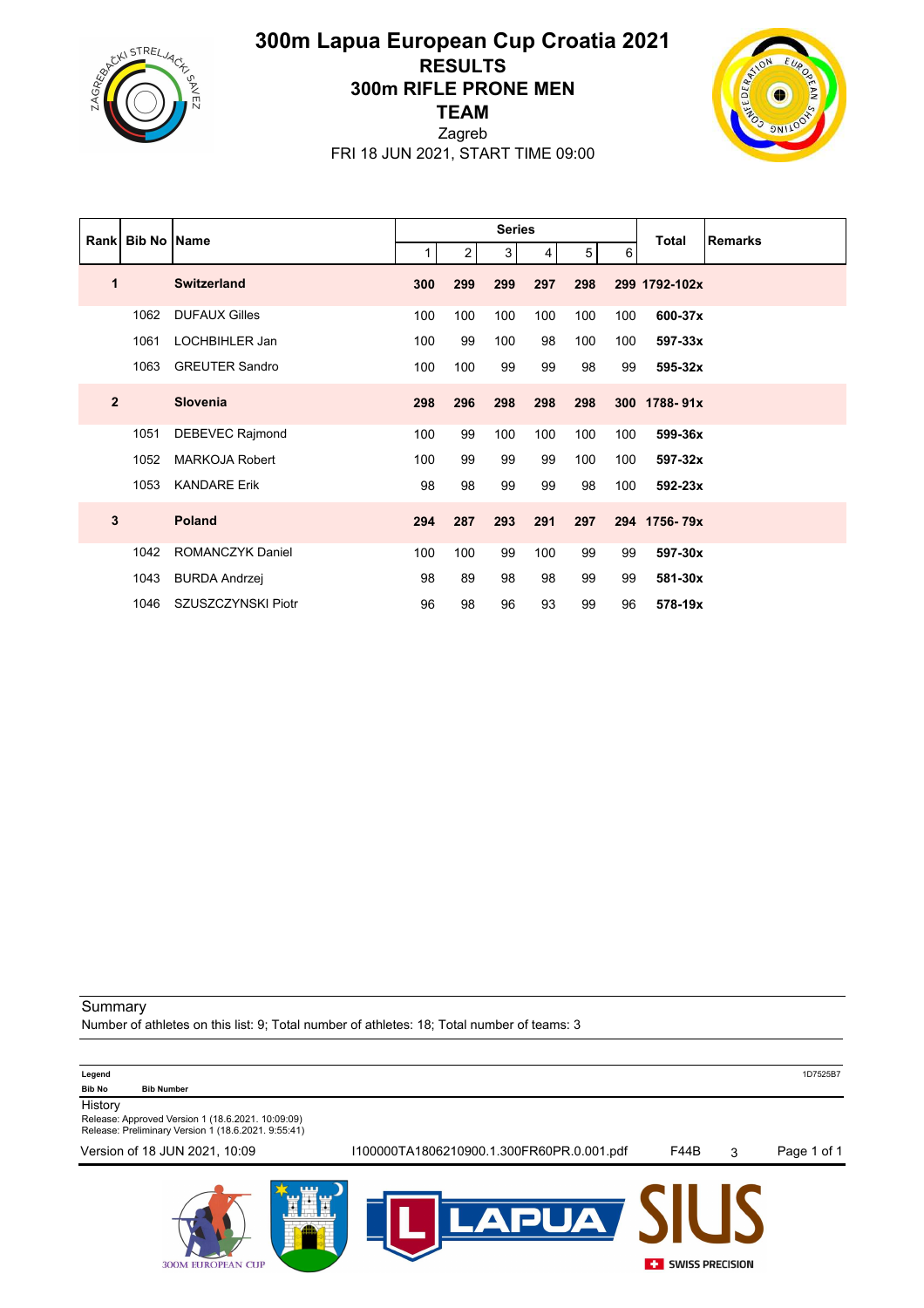

## **300m Lapua European Cup Croatia 2021 RESULTS 300m STANDARD RIFLE OPEN Individual**



Zagreb WED 16 JUN 2021, START TIME 15:00

|                   |               |                           |            |                      |                               | <b>Series</b>  |                 | Sub               |               |                |
|-------------------|---------------|---------------------------|------------|----------------------|-------------------------------|----------------|-----------------|-------------------|---------------|----------------|
| Rank              | <b>Bib No</b> | <b>Name</b>               | <b>Nat</b> | Team                 | <b>Position</b>               | $\mathbf{1}$   | $\overline{c}$  | Total             | <b>Total</b>  | <b>Remarks</b> |
| 1                 | 1052          | <b>MARKOJA Robert</b>     | <b>SLO</b> | Slovenia             | Kneeling<br>Prone<br>Standing | 98<br>99<br>96 | 98<br>100<br>93 | 196<br>199<br>189 | 584-19x       |                |
| $\overline{2}$    | 1041          | <b>KOWALCZYK Karolina</b> | <b>POL</b> |                      | Kneeling<br>Prone<br>Standing | 96<br>97<br>96 | 99<br>98<br>97  | 195<br>195<br>193 | 583-20x       |                |
| 3                 | 1061          | <b>LOCHBIHLER Jan</b>     | <b>SUI</b> | Switzerland Kneeling | Prone<br>Standing             | 97<br>99<br>94 | 99<br>100<br>93 | 196<br>199<br>187 | 582-26x       |                |
| 4                 | 1067          | <b>GUIGNARD Silvia</b>    | <b>SUI</b> | Switzerland Kneeling | Prone<br>Standing             | 96<br>99<br>98 | 95<br>97<br>96  | 191<br>196<br>194 | 581-18x       |                |
| 5                 | 1064          | <b>BACHMANN Pascal</b>    | SUI        |                      | Kneeling<br>Prone<br>Standing | 96<br>99<br>94 | 95<br>100<br>94 | 191<br>199<br>188 | 578-19x Guest |                |
| 6                 | 1063          | <b>GREUTER Sandro</b>     | SUI        |                      | Kneeling<br>Prone<br>Standing | 96<br>95<br>97 | 95<br>99<br>94  | 191<br>194<br>191 | 576-13x       |                |
| 7                 | 1051          | DEBEVEC Rajmond           | SLO        | Slovenia             | Kneeling<br>Prone<br>Standing | 98<br>99<br>91 | 96<br>100<br>91 | 194<br>199<br>182 | 575-20x       |                |
| 8                 | 1065          | <b>BEREUTER Rafael</b>    | SUI        |                      | Kneeling<br>Prone<br>Standing | 97<br>99<br>90 | 96<br>99<br>93  | 193<br>198<br>183 | 574-19x Guest |                |
| 9                 |               | 1062 DUFAUX Gilles        | <b>SUI</b> | Switzerland Kneeling | Prone<br>Standing             | 93<br>99<br>95 | 96<br>98<br>92  | 189<br>197<br>187 | 573-19x       |                |
| 10                | 1066          | DÜNKI Sascha              | SUI        |                      | Kneeling<br>Prone<br>Standing | 96<br>99<br>95 | 90<br>99<br>94  | 186<br>198<br>189 | $573 - 9x$    |                |
| 11                | 1053          | <b>KANDARE Erik</b>       | <b>SLO</b> | Slovenia             | Kneeling<br>Prone<br>Standing | 94<br>99<br>87 | 90<br>94<br>95  | 184<br>193<br>182 | $559 - 9x$    |                |
| $12 \overline{ }$ | 1043          | <b>BURDA Andrzej</b>      | POL        |                      | Kneeling<br>Prone<br>Standing | 93<br>97<br>88 | 94<br>98<br>76  | 187<br>195<br>164 | 546-12x       |                |

Version of 16 JUN 2021, 16:56 I200000IA1606211500.1.300STR3X20O.0.001.pdf F44B 2 Page 1 of 2

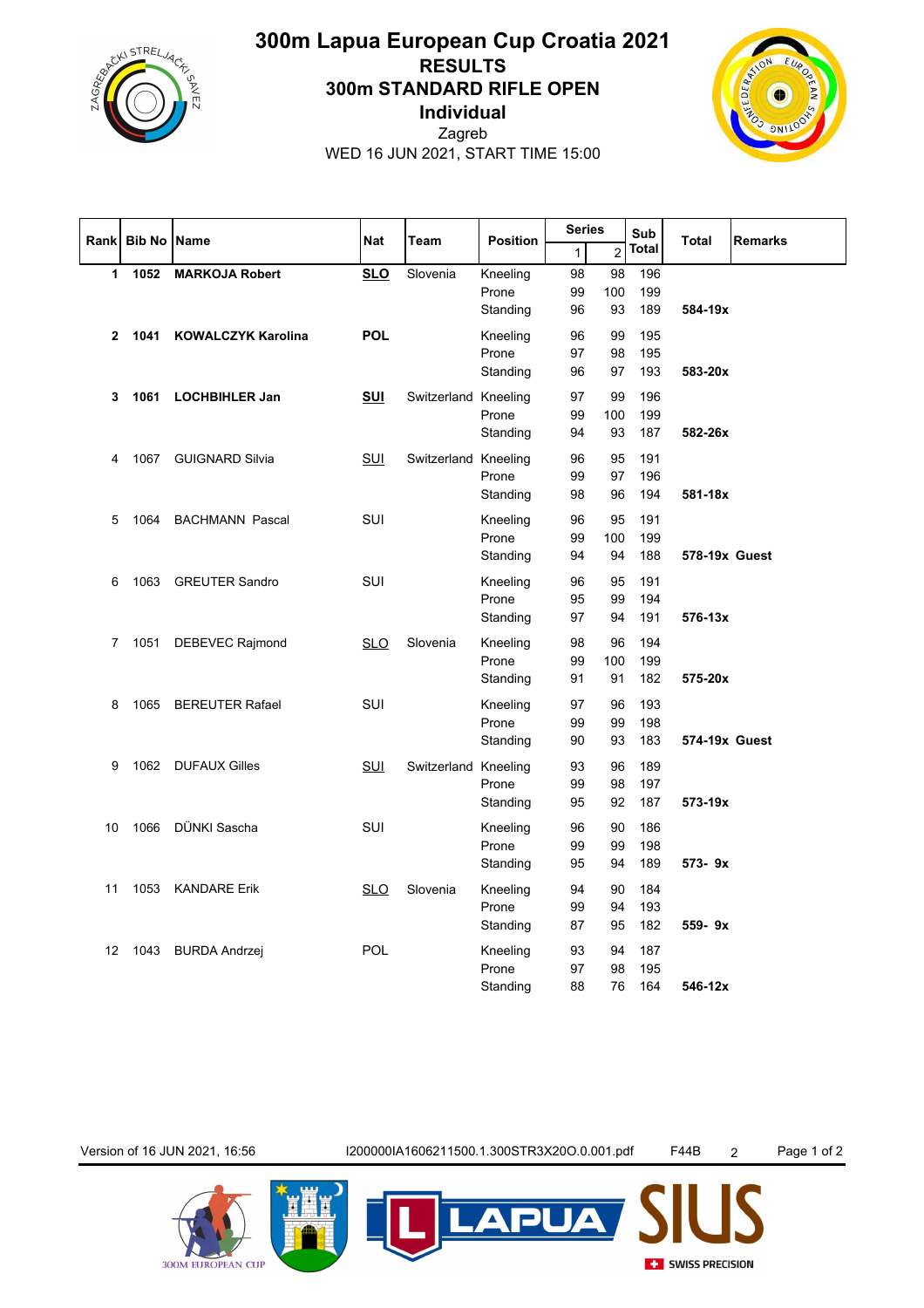| Rank Bib No Name | <b>Nat</b> | <b>Team</b> | <b>Position</b> | <b>Series</b> | Sub     | <b>Total</b> | <b>Remarks</b> |  |
|------------------|------------|-------------|-----------------|---------------|---------|--------------|----------------|--|
|                  |            |             |                 |               | l Total |              |                |  |

#### Summary

Number of athletes on this list: 12; Total number of athletes: 12; Total number of teams: 2

| Legend                                                       |               |                                             |            |        |                        | C1C70D13    |
|--------------------------------------------------------------|---------------|---------------------------------------------|------------|--------|------------------------|-------------|
| <b>Team Member</b>                                           | <b>Bib No</b> | <b>Bib Number</b>                           | <b>Nat</b> | Nation |                        |             |
| History<br>Release: Approved Version 1 (16.6.2021. 16:56:36) |               |                                             |            |        |                        |             |
| Release: Preliminary Version 1 (16.6.2021. 16:45:04)         |               |                                             |            |        |                        |             |
| Version of 16 JUN 2021, 16:56                                |               | I200000IA1606211500.1.300STR3X20O.0.001.pdf |            | F44B   | 2                      | Page 2 of 2 |
| <b>300M EUROPEAN CUP</b>                                     |               |                                             |            |        | <b>SWISS PRECISION</b> |             |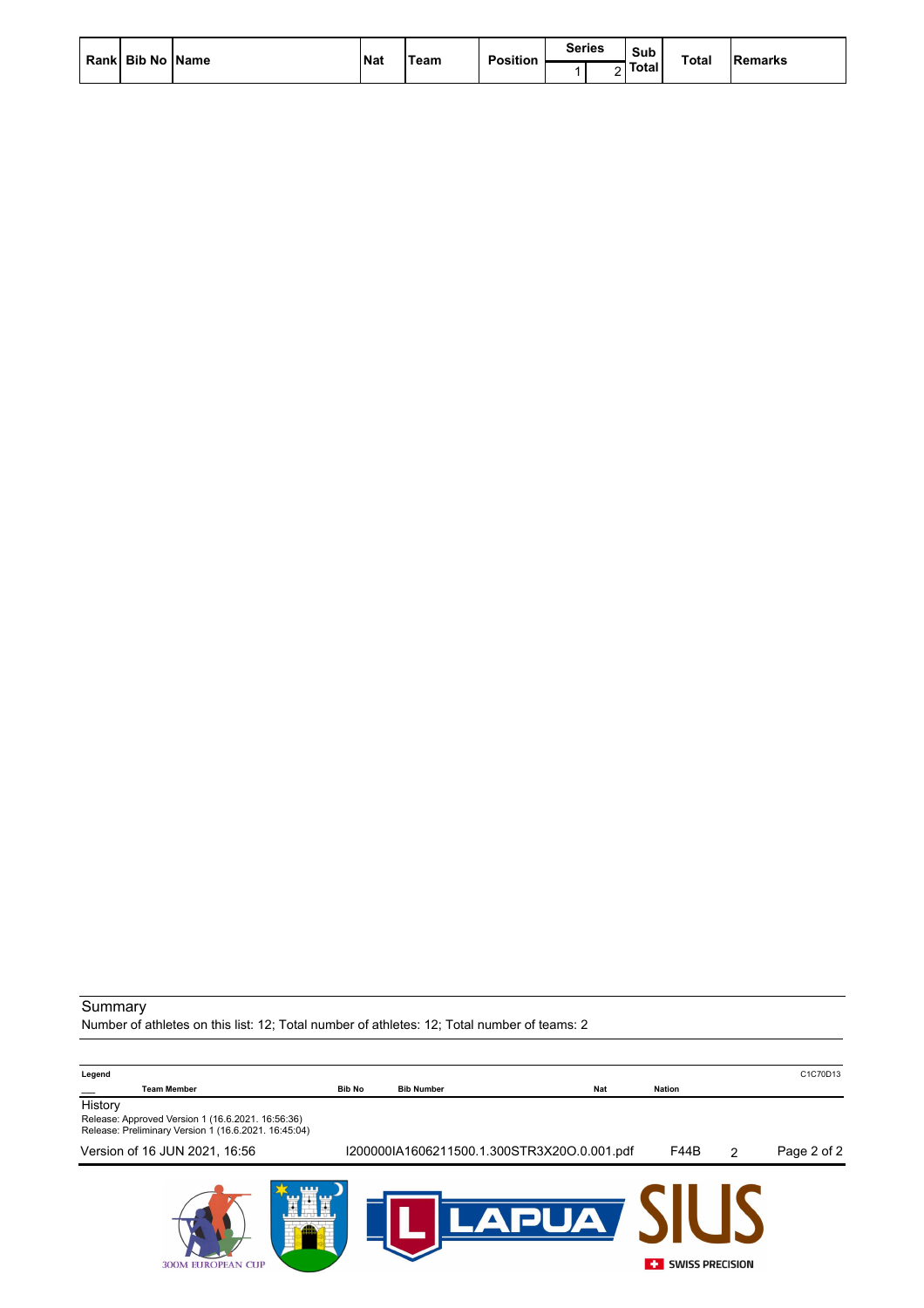

## **300m Lapua European Cup Croatia 2021 RESULTS 300m STANDARD RIFLE OPEN TEAM**



Zagreb WED 16 JUN 2021, START TIME 15:00

|                | Rank Bib No Name |                        | <b>Position</b> | <b>Series</b> |                | Sub   | <b>Total</b> | <b>Remarks</b> |  |
|----------------|------------------|------------------------|-----------------|---------------|----------------|-------|--------------|----------------|--|
|                |                  |                        |                 | 1             | $\overline{2}$ | Total |              |                |  |
| 1              |                  | <b>Switzerland</b>     |                 | 286           | 290            | 576   |              |                |  |
|                |                  |                        |                 | 297           | 295            | 592   |              |                |  |
|                |                  |                        |                 | 287           | 281            | 568   | 1736-63x     |                |  |
|                | 1061             | LOCHBIHLER Jan         | Kneeling        | 97            | 99             | 196   |              |                |  |
|                |                  |                        | Prone           | 99            | 100            | 199   |              |                |  |
|                |                  |                        | Standing        | 94            | 93             | 187   | 582-26x      |                |  |
|                | 1067             | <b>GUIGNARD Silvia</b> | Kneeling        | 96            | 95             | 191   |              |                |  |
|                |                  |                        | Prone           | 99            | 97             | 196   |              |                |  |
|                |                  |                        | Standing        | 98            | 96             | 194   | 581-18x      |                |  |
|                | 1062             | <b>DUFAUX Gilles</b>   | Kneeling        | 93            | 96             | 189   |              |                |  |
|                |                  |                        | Prone           | 99            | 98             | 197   |              |                |  |
|                |                  |                        | Standing        | 95            | 92             | 187   | 573-19x      |                |  |
| $\overline{2}$ |                  | Slovenia               |                 | 290           | 284            | 574   |              |                |  |
|                |                  |                        |                 | 297           | 294            | 591   |              |                |  |
|                |                  |                        |                 | 274           | 279            | 553   | 1718-48x     |                |  |
|                | 1052             | <b>MARKOJA Robert</b>  | Kneeling        | 98            | 98             | 196   |              |                |  |
|                |                  |                        | Prone           | 99            | 100            | 199   |              |                |  |
|                |                  |                        | Standing        | 96            | 93             | 189   | 584-19x      |                |  |
|                | 1051             | <b>DEBEVEC Rajmond</b> | Kneeling        | 98            | 96             | 194   |              |                |  |
|                |                  |                        | Prone           | 99            | 100            | 199   |              |                |  |
|                |                  |                        | Standing        | 91            | 91             | 182   | 575-20x      |                |  |
|                | 1053             | <b>KANDARE Erik</b>    | Kneeling        | 94            | 90             | 184   |              |                |  |
|                |                  |                        | Prone           | 99            | 94             | 193   |              |                |  |
|                |                  |                        | Standing        | 87            | 95             | 182   | 559-9x       |                |  |

Summary

**300M EUROPEAN CUP** 

Number of athletes on this list: 6; Total number of athletes: 12; Total number of teams: 2

| Legend                                                                                                    |                                             |      |   | B0ED25D0    |
|-----------------------------------------------------------------------------------------------------------|---------------------------------------------|------|---|-------------|
| <b>Bib No</b><br><b>Bib Number</b>                                                                        |                                             |      |   |             |
| History                                                                                                   |                                             |      |   |             |
| Release: Approved Version 1 (16.6.2021. 16:57:26)<br>Release: Preliminary Version 1 (16.6.2021. 16:45:38) |                                             |      |   |             |
| Version of 16 JUN 2021, 16:57                                                                             | I200000TA1606211500.1.300STR3X20O.0.001.pdf | F44B | 2 | Page 1 of 1 |
|                                                                                                           |                                             |      |   |             |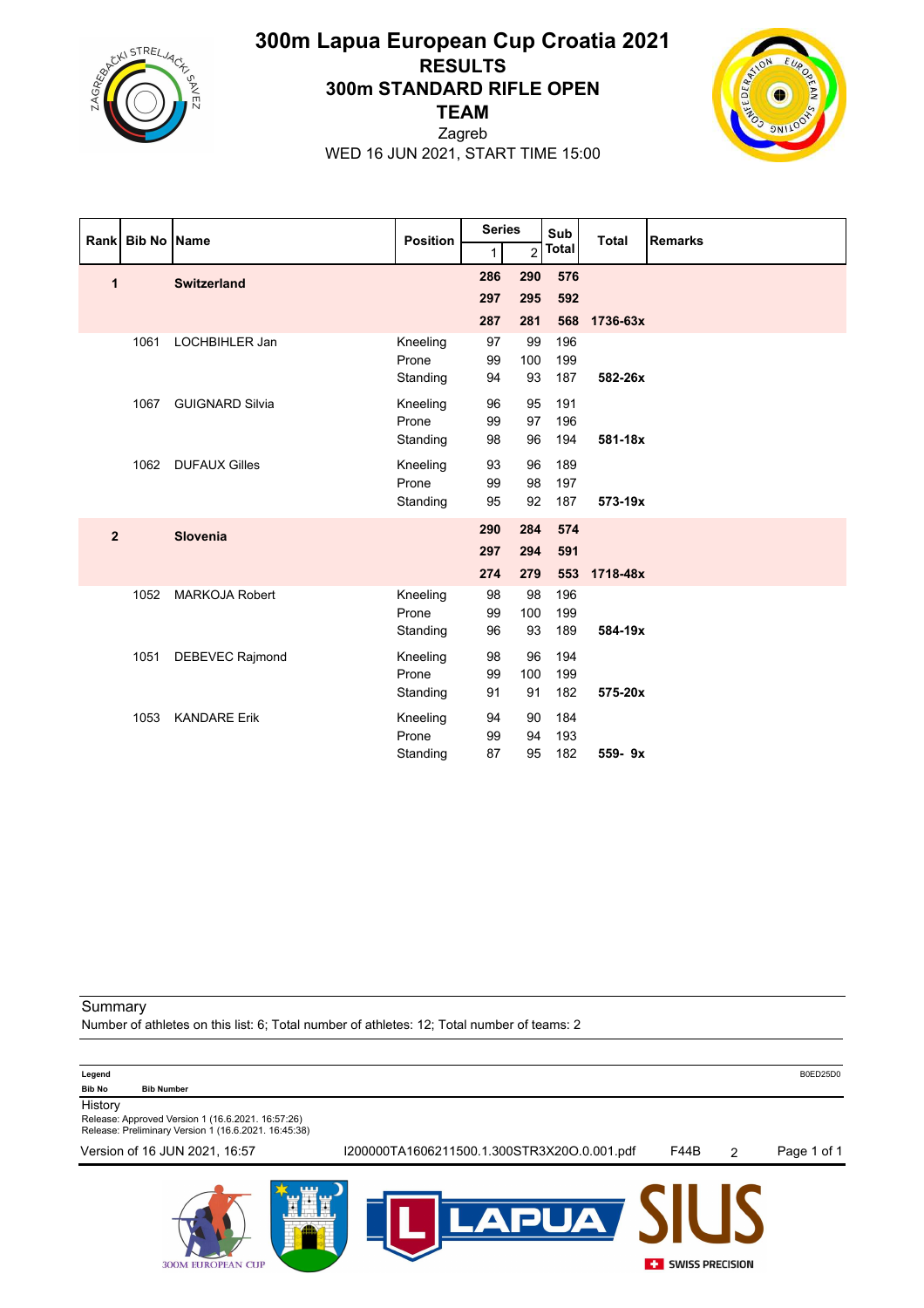

## **300m Lapua European Cup Croatia 2021 RESULTS 300m RIFLE 3 POSITIONS WOMEN Individual** Zagreb



THU 17 JUN 2021, START TIME 09:00

| Rank Bib No Name |      | <b>Nat</b>                | <b>Position</b> | <b>Series</b> |     |     |     | Sub   | <b>Total</b> | Remarks  |  |
|------------------|------|---------------------------|-----------------|---------------|-----|-----|-----|-------|--------------|----------|--|
|                  |      |                           |                 | 1             | 2   | 3   | 4   | Total |              |          |  |
| 1                | 1067 | <b>GUIGNARD Silvia</b>    | <b>SUI</b>      | Kneeling      | 99  | 100 | 100 | 98    | 397          |          |  |
|                  |      |                           |                 | Prone         | 100 | 100 | 100 | 98    | 398          |          |  |
|                  |      |                           |                 | Standing      | 96  | 96  | 94  | 95    | 381          | 1176-58x |  |
| $\overline{2}$   | 1041 | <b>KOWALCZYK Karolina</b> | <b>POL</b>      | Kneeling      | 95  | 98  | 98  | 97    | 388          |          |  |
|                  |      |                           |                 | Prone         | 99  | 97  | 99  | 100   | 395          |          |  |
|                  |      |                           |                 | Standing      | 97  | 96  | 93  | 95    | 381          | 1164-43x |  |
| 3                | 1054 | KUHARIČ Urška             | <b>SLO</b>      | Kneeling      | 96  | 96  | 97  | 97    | 386          |          |  |
|                  |      |                           |                 | Prone         | 95  | 97  | 99  | 98    | 389          |          |  |
|                  |      |                           |                 | Standing      | 93  | 95  | 97  | 93    | 378          | 1153-30x |  |
| 4                | 1068 | <b>ZÜGER Muriel</b>       | SUI             | Kneeling      | 95  | 96  | 91  | 96    | 378          |          |  |
|                  |      |                           |                 | Prone         | 99  | 100 | 100 | 99    | 398          |          |  |
|                  |      |                           |                 | Standing      | 94  | 96  | 94  | 90    | 374          | 1150-32x |  |
| 5                | 1069 | SENTI Anja                | SUI             | Kneeling      | 97  | 95  | 93  | 94    | 379          |          |  |
|                  |      |                           |                 | Prone         | 99  | 98  | 97  | 98    | 392          |          |  |
|                  |      |                           |                 | Standing      | 91  | 95  | 89  | 94    | 369          | 1140-32x |  |

Summary Number of athletes on this list: 5; Total number of athletes: 5; Total number of teams: 0

| A6E23E90 |
|----------|
|          |

#### **Bib No Bib Number Nat Nation**

**History** 

Release: Approved Version 1 (17.6.2021. 12:10:04) Release: Preliminary Version 1 (17.6.2021. 11:57:43)

Version of 17 JUN 2021, 12:10 I000000IA1706210900.1.300R3X40.0.001.pdf F44B 5 Page 1 of 1